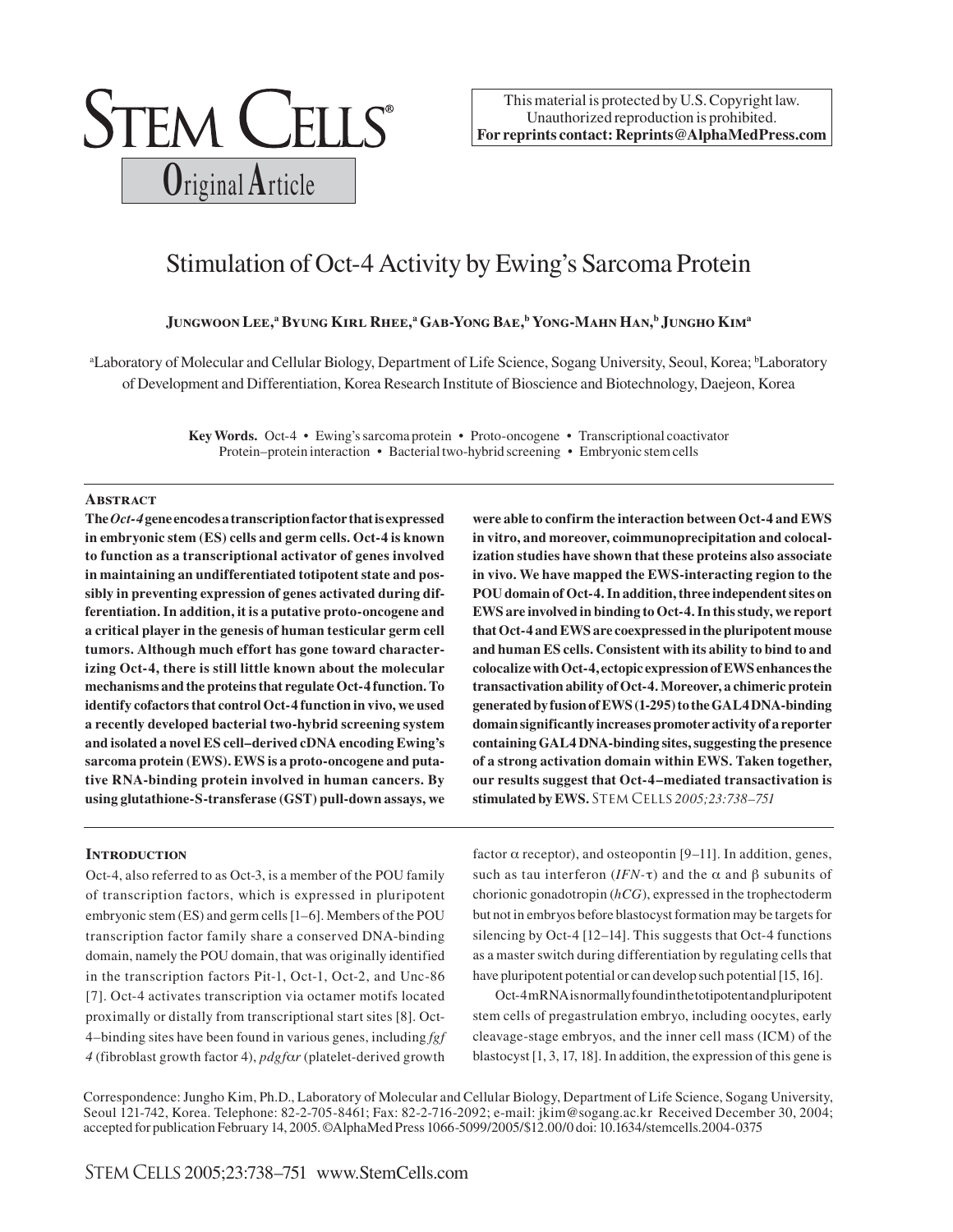downregulated during differentiation, suggesting that Oct-4 plays a pivotal role in the mammalian development [19]. Furthermore, knocking out the *Oct-4* gene in mice causes early lethality due to lack of ICM formation [20], indicating critical function for selfrenewal of ES cells [21]. During human development, expression of Oct-4 is found at least until the blastocyst stage, during which it is involved in gene expression regulation [22].

It was recently reported that Oct-4 is a key player in the genesis of human testicular germ cell tumors (TGCTs) [23, 24]. Human TGCTs are the most common malignancy in adolescent and young adult white males and are the cause of one in seven deaths in this group [25, 26]. The Oct-4 transcript can be consistently detected in a specific set of human TGCTs of adolescents and young adults: the seminomas and embryonal carcinomas [27]. In addition, the precursor lesions of human TGCT, known as CIS, also express Oct-4 [27]. The expression of Oct-4 has also been reported in human primary breast carcinomas, human breast cancer cell lines, and other types of carcinoma cell lines, suggesting that its expression may be implicated in tumorigenesis via upregulating its downstream target genes [28–30]. Consistent with these findings, Oct-4 expression in a heterologous cell system transforms nontumorigenic cells and endows tumorigenicity in the nude mouse, suggesting the possibility that aberrant expression of Oct-4 may contribute to the neoplastic process in cells [23].

The N- and C-termini of Oct-4 function as transactivation domains. Interestingly, although the N-terminus is active in various cultured cell types, the activity of the C-terminal domain depends on the cell type [31]. The POU domain of Oct-4 is a conserved DNA-binding domain that binds as a monomer to the octamer sequence motif, 5'-ATGCAAAT-3' [32]. This *cis*acting element is important in determining the activity of many promoters and enhancers, including those of housekeeping and of cell type–specific genes [7]. In ES cells, the octamer sequence motif is active irrespective of the distance from its site of transcriptional initiation [33, 34]. However, in differentiated cells, Oct-4 can transactivate only from an octamer motif at proximal positions [1, 31, 35]. To be active from distal sites, Oct-4 requires stem cell–specific bridging factors that link an Oct-4 molecule bound to a remote DNA region to the transcription initiation site [35]. To date, the only identified putative Oct-4 cofactors are the viral oncoproteins E1A and E7 that seem to mimic yet-to-bedefined, stem cell–specific coactivators [35, 36].

*EWS* was originally identified through its fusion with the *Fli-1* gene, a member of the ETS transcription factor family, in Ewing's sarcoma harboring a t(11;22) chromosomal translocation [37]. Subsequent studies indicated that other ETS transcription factor genes are also fused with the *EWS* gene and produce chimeric proteins in Ewing's sarcoma. In addition, the *EWS* gene has been shown to form fusion proteins in other human cancers, including with *ATF-1* in malignant melanoma of soft parts, *WT1*

in desmoplastic small round cell tumors, and orphan family nuclear receptor *TEC* in myxoid chondrosarcomas [38–40]. EWS has high homology to TLS, hTAF<sub>II</sub>68, and *Drosophila* protein SARFH [38–40]. Thus, these proteins are collectively called the TET family member [41].

EWS contains a transcriptional activation domain in its N-terminal domain (NTD) and an RNA recognition motif and RGG repeats, both of which are found in RNA-binding proteins, in its C-terminal domain [38–40]. Interestingly, EWS was found to associate with a subpopulation of the transcription factor IID (TFIID) complex in cells [41, 42]. Furthermore, SARFH, a *Drosophila* homologue of EWS, has been reported to colocalize with RNA polymerase II at active chromatin [43]. Recently, EWS was found associated with the transcriptional coactivator cyclic AMP-responsive element–binding (CREB) protein (CBP) and the hypophosphorylated RNA polymerase II, both of which are enriched in transcription preinitiation complexes [44, 45]. These interactions indicate that EWS may be involved in gene transcription, in turn suggesting that EWS may function as a coactivator of CBP-dependent transcription factors [45].

To identify cofactors that physically interact and potentially cooperate with Oct-4 in allowing cells to remain in the cycle of totipotency, we conducted a bacterial two-hybrid screen of an ES cell cDNA library using Oct-4 as bait. We found EWS to be a binding partner of Oct-4. We confirmed the interaction between EWS and Oct-4 in vitro using bacterially expressed fusion proteins and in vivo through immunoprecipitation/Western blot analyses. We also demonstrate that Oct-4 and EWS are coexpressed in the ES and carcinoma cells. In transient transfection assays, EWS activated Oct-4–dependent transactivation. These data indicate that transcriptional activity of Oct-4 is modulated by EWS.

## **Materials and Methods**

## **Materials and General Methods**

Restriction endonucleases, calf intestinal alkaline phosphatase, the Klenow fragment of DNA polymerase I, and T4 DNA ligase were purchased from New England Biolabs (Beverly, MA).  $[\alpha^{-32}P]$ dCTP (3,000 Ci/mmol) and  $[^{35}S]$ -methionine (1,000 Ci/ mmol) were obtained from PerkinElmer (Wellesley, MA) and GE Healthcare (Piscataway, NJ), respectively. Preparation of plasmid DNA, restriction enzyme digestion, agarose gel electrophoresis of DNA, DNA ligation, bacterial transformations, and SDS-polyacrylamide gel electrophoresis of proteins were carried out using standard methods [46].

## **Constructs**

To generate pBT–Oct-4, full-length Oct-4 cDNA was amplified from pCEP4/Oct-4 (obtained from Dr. A. Okuda, Saitama Medical School, Saitama, Japan) by polymerase chain reaction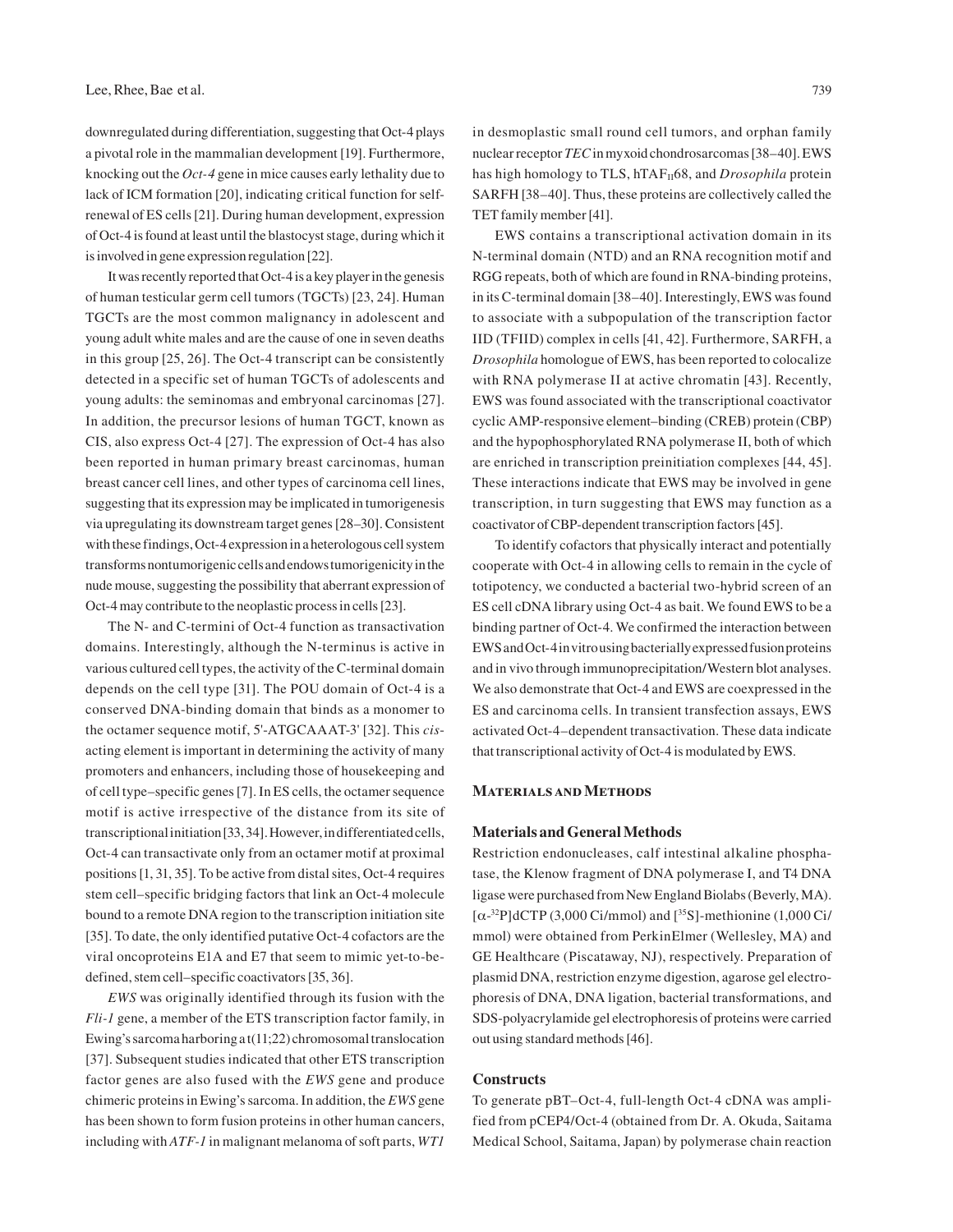(PCR) using primer 5'-Oct4-1 (5'-GATCGGATCCATGGCTG GACACCTGGCT-3') and primer 3'-Oct4-352 (5'-GATCCTC GAGCTATCAGTTTGAATGCATGGG-3'), digested with *Bam*HI and *Xho*I, and cloned into the same sites of pBT bait vector (Stratagene, La Jolla, CA, http://www.stratagene.com) in frame with the bacteriophage λ*cI* gene. To construct pTRC·HisA-Oct-4, the *Bam*HI-*Xho*I fragment of pBT–Oct-4 was subcloned into the same sites of pTRC·HisA vector (Invitrogen, Carlsbad, CA, http://www.invitrogen.com).

To isolate human Oct-4 (hOct-4), total RNA was prepared from human ES cells using RNeasy mini kit (Qiagen, Valencia, CA, http://www.qiagen.com) with on-column DNAse treatment. Then, the messenger RNAs were purified using an Oligodex-dT mRNA mini kit (Qiagen). cDNA was synthesized using Superscript First-Strand Synthesis System for RT-PCR (Invitrogen) as instructed by the manufacturer. For pcDNA3–hOct-4, the human Oct-4 gene was amplified with the human Oct-4 primers 5'-GATCGGATCCATGGCGGGACACCTGGCT-3' and 5'- GATCGAATTCTCAGTTTGAATGCATGGG-3', digested with *Bam*HI and *Eco*RI, and cloned into the same sites of pcDNA3.

GST-fusion Oct-4 plasmids GST–Oct-4, GST–Oct-4 (NTD), GST–Oct-4 (POU), and GST–Oct-4 (CTD) were generated through the following steps. For GST–Oct-4, plasmid pBT–Oct-4 was digested with *Bam*HI and *Xho*I and cloned into the same sites of pGEX (4T-1). For GST–Oct-4 (NTD), the NTD of Oct-4 was amplified from pCEP4/Oct-4 by PCR using primers 5'-Oct4-1 and 3'-Oct4-131 (5'-GATCCTCGAGCTAGTCCT GGGACTCCTCGGG-3'), digested with *Bam*HI and *Xho*I, and cloned into the same sites of pGEX (4T-1). For GST-Oct-4 (POU), the POU domain of Oct-4 was amplified from pCEP4/Oct-4 by PCR using primers 5'-Oct4-122 (5'-GATCGGATCCGTG GAACCAACTCCCGAG-3') and 3'-Oct4-287 (5'-GATCCTC GAGCTATTGGGAATACTCAATACT-3'), digested with *Bam*HI and *Xho*I, and cloned into the same sites of pGEX (4T-1). For GST-Oct-4 (CTD), the CTD of Oct-4 was amplified from pCEP4/Oct-4 by PCR using primers 5'-Oct4-278 (5'-GATCG GATCCGGCAAAAGATCAAGTATT-3') and 3'-Oct4-352 (5'-GATCCTCGAGCTATCAGTTTGAATGCATGGG-3'), digested with *Bam*HI and *Xho*I, and cloned into the same sites of pGEX (4T-1).

GST-fusion EWS plasmids were generated by the following steps. For GST-EWS, plasmid pSG5-Flag-EWS (kindly provided by Dr. L. Yang, University of Washington School of Medicine, Seattle) was digested with *Hin*dIII, blunted with Klenow fragment, and redigested with *Eco*RI. The excised fragment was ligated into the *Eco*RI and *Sma*I sites of pGEX (4T-1). For GST-EWS (NTD), the NTD of EWS was amplified from pSG5-Flag-EWS by the PCR using primers 5'-EWS-1 (5'-GATC GAATTCATGGCGTCCACGGATTAC-3') and 3'-EWS-295 (5'-GATCCTCGAGCTAACTCATGCTCCGGTTCTC-3'),

digested with *Eco*RI and *Xho*I, and cloned into the same sites of pGEX (4T-1). For GST-EWS (GRPI), the glycine, arginine, prolinerich motif I of EWS was amplified from pSG5-Flag-EWS by the PCR using primers 5'-EWS-290 (5'-GATCGAATTCGAGAACCG GAGCATGAGT-3') and 3'-EWS-350 (5'-GATCCTCGAGC TATGGGCCTAGATCAAGATC-3'), digested with *Eco*RI and *Xho*I, and cloned into the same sites of pGEX (4T-1). For GST-EWS (RRM), the RNA recognition motif of EWS was amplified from pSG5-Flag-EWS by the PCR using primers 5'-EWS-352 (5'- GATCGAATTCGTAGATCCAGATGAAGAC-3') and 3'-EWS-463 (5'-GATCCTCGAGCTAGCCCTCACGGGGTGGCAG-3'), digested with *Eco*RI and *Xho*I, and cloned into the same sites of pGEX (4T-1). For GST-EWS (GRP II and III), plasmid pSG5-Flag-EWS was digested with *Mse*I and *Hin*dIII, repaired with the Klenow fragment, and then ligated into the *Sma*I site of pGEX (4T-1). The descriptions of plasmids encoding GST-EWS (1-35), GST-EWS (70-163), and GST-EWS (192-265) have been previously described [47].

For expression in mammalian cells, the *Bam*HI and *Xho*I fragment containing Oct-4 was isolated from pGEX(4T-1)–Oct-4 and subcloned into the same sites of pcDNA3 (Invitrogen) to generate pcDNA3/Oct-4.

To generate DsRed–Oct-4, Oct-4 was amplified with pcDNA3–Oct-4 by PCR using primers 5'-Oct4-1 and 3'-Oct4- 351Age (5'-GATCACCGGTGCTCCGTTTGAATGCAT GGG-3'), digested with *Bam*HI and *Age*I, and cloned into the same sites of pDsRed1-N1 (Clontech, Palo Alto, CA, http:// www.clontech.com). For EGFP-EWS, the 5' portion of EWS was amplified from pSG5-Flag-EWS by PCR using primers 5'-EWS-1Hind (5'-GATCAAGCTTATGGCGTCCACGGAT TAC-3') and 3'-EWS-250 (5'-AGCTTGGCTGTAGGATCC-3') and digested with *Hin*dIII and *Bam*HI. The 3' portion of EWS was amplified from pSG5-Flag-EWS by PCR using primers 5'-EWS-241 (5'-CCACCCCAAACTGGATCC-3') and 3'-EWS-656Age (5'-GGCGACCGGTGGGTAGGGCCGATCTCTGCG-3') and digested with *Bam*HI and *Age*I. These excised products were directly ligated with the *Hin*dIII- and *Age*I-digested pEGFP (N1) vector (Clontech) to generate pEGFP-EWS.

To generate GAL4-EWS (1-295), pGEX (4T-1)-EWS (NTD) was digested with *Xho*I, repaired with Klenow fragment, and redigested with *Eco*RI. The excised fragment was subcloned into the *Eco*RI and *Sma*I sites of pM vector (Clontech). To construct GAL4-EWS (290-656), the CTD of EWS was amplified by PCR using primer 5'EWS 290 and 3'EWS-656Age, digested with *Age*I, and repaired with Klenow fragment. The excised fragment was redigested with *Eco*RI and subcloned into *Eco*RI and *Sma*I sites of pM vector.

The reporter plasmid, pOct-4(10x)TATA luc, comprises 10 copies of the i-opn element that binds to Oct-4 [48], which was generated by annealing and multimerizing the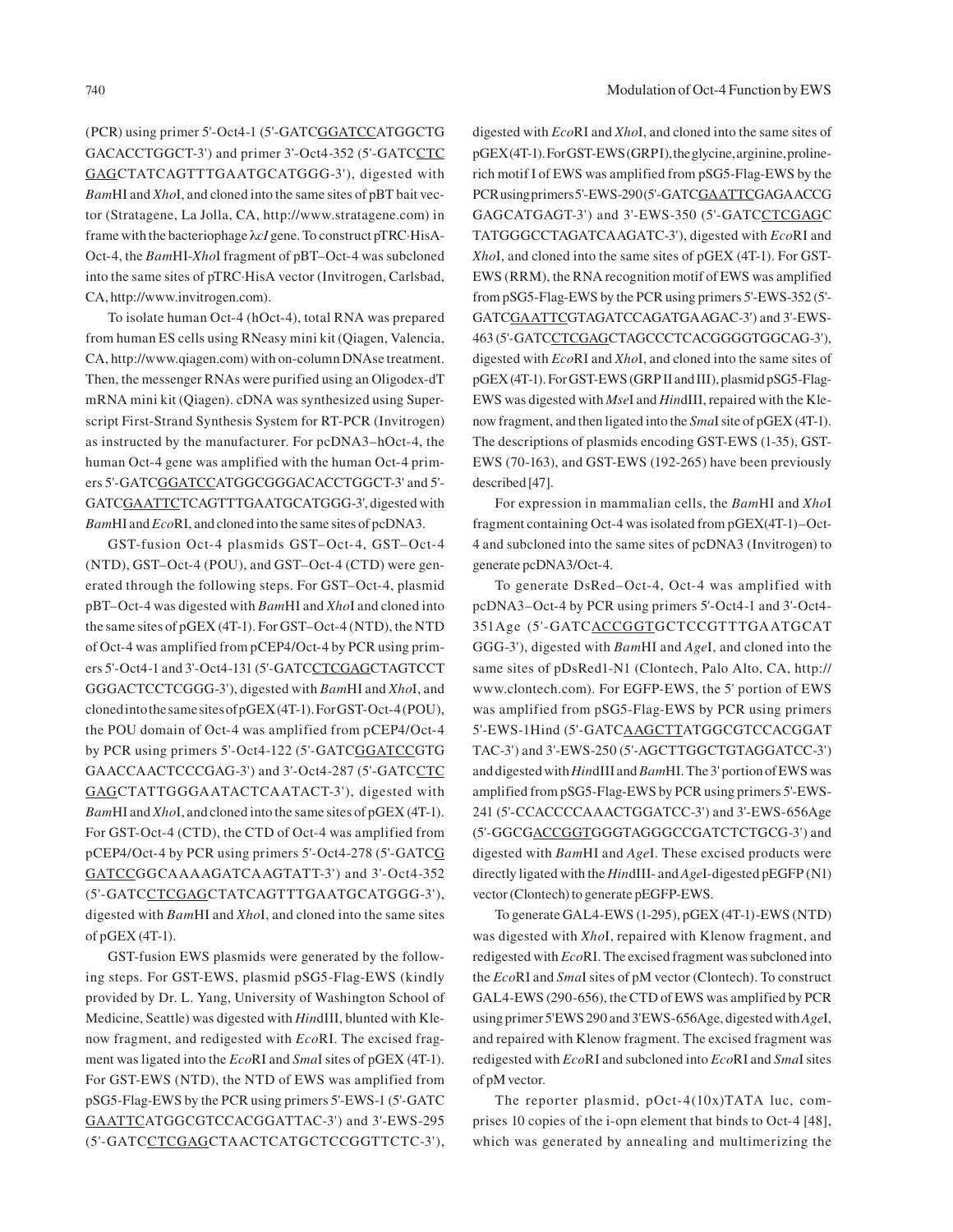oligonucleotides 5'-AAGTTAAAATCACATTTGAAATG CAAATGGAAAAGCAAGTTAAAATCACATTTG-3' and 3'-TTCAATTTTAGTGTAAACTTTACGTTTACCTTTTC GTTCAATTTTAGTGTAAAC-5' and precloned into TA vector (Invitrogen). Ten copies of this element were then digested with *Xho*I and *Hin*dIII and recloned into the same sites of the pGL3 Basic vector (Promega, Madison, WI, http://www.promega.com). To construct pOct-4(10x)TATA luc, the TATA box was generated by annealing the synthetic oligonucleotides 5'TATA (5'-phospho-GATCTGAGGGTATATAATGGAA-3') and 3'TATA (5'-phospho-AGCTTTCCATTATATACCCTCA-3') and subcloned into the *Bam*HI and *Hin*dIII sites of the pOct-4(10x) luc, downstream from the Oct-4–binding sites. The human *Rex-1* promoter, which contains an Oct-4 binding site (5'-ATTTGCAT-3') [49], was cloned into the *Xho*I-*Hin*dIII sites of the promoterless pGL3 Basic vector (Promega) by PCR amplification from genomic DNA. The amplification primers used for this purpose were 5'Rex (5'- GATCCTCGAGTCGGGATTCAGAAGAGGC-3') and 3'Rex (5'-GATCAAGCTTGGCGGCTAGGAGTTCAGC-3').

## **Cell Culture, Transfection, and Reporter Assays**

Mouse and human ES cells were grown as previously described [50, 51]. P19, COS-7, HEK293T, or NIH3T3 cells were maintained in Dulbecco's modified Eagle's medium supplied with 10% heatinactivated fetal calf serum (Gibco-BRL, Gaithersburg, MD, http://www.gibcobrl.com), penicillin, and streptomycin. The cells were transiently transfected with plasmids by electroporation using the Gene Pulser II RF module system (Bio-Rad, Hercules, CA, http://www.bio-rad.com) or by lipofection using FuGENE 6 transfection reagent (Roche Diagnostics, Mannheim, Germany, http://www.roche-applied-science.com) as instructed by the manufacturer. Luciferase assays were performed with the dual-Luciferase Assay System, in accordance with the supplier's protocol (Promega). Renilla luciferase activities were used to normalize the transfection efficiency.

## **Bacterial Two-Hybrid Screening**

To generate mouse ES cell–derived cDNA library, total RNA was extracted from mouse ES cells and cDNA library was constructed using StrataScript reverse transcriptase as instructed by the manufacturer (Stratagene). Also, following the instruction of the manufacturer, the BacterioMatch Two-Hybrid system reporter strain (Stratagene) was transformed sequentially with pBT-Oct-4 and plasmid pTRG-cDNA, which contains the amino-terminal domain of RNA polymerase  $\alpha$  subunit and a cDNA library from mouse ES cells subcloned into the multiple cloning site (Stratagene). Positive clones were screened for their potential to grow on selective medium and for the expression of a reporter enzyme, βgalactosidase. After secondary screening assays eliminated false positives, plasmids containing potential Oct-4–binding partners were isolated and sequenced.

## **Northern Blot Analysis**

For Northern blotting, total cellular RNAs were prepared using Trizol reagent (Invitogen), and aliquots (10 μg/lane) were separated on 1.5% agarose-formaldehyde gels. RNA was transferred to Hybond nylon membranes (Amersham) and crosslinked to the membrane in a GS Gene Linker UV Chamber (Bio-Rad). The *Pst*I and *Xho*I (0.65 kb), *Hin*dIII and *Eco*RI (0.98 kb), or *Eco*RI and *Bam*HI (0.73 kb)-digested DNA fragments from mouse Oct-4, human Oct-4, or EWS cDNAs, respectively, were gel purified and 32P-labeled using a Prime-It II Random Primer Labeling kit (Stratagene). Hybridizations, using the radiolabeled probe, were carried out overnight in ExpressHyb Solution (Clontech) at 68ºC. The blots were washed twice at 68ºC with 2 × standard saline citrate/0.1% SDS, and radiolabeled bands were visualized by autoradiography.

# **Recombinant Six Histidine–Tagged Oct-4 Protein Purification**

The recombinant pTRC·HisA-Oct-4 plasmid was transformed into *Escherichia coli*, the expression of  $(His)_{6}$ -Oct-4 was induced by isopropyl-β-D-thiogalactopyranoside, and the recombinant protein was purified by chromatography on Ni-nitrilotriacetic acid (NTA)–agarose in accordance with the supplier's protocol (Qiagen). In brief, the cell pellet from a culture was resuspended in lysis/wash buffer (50 mM Tris·HCl [pH 8.0], 300 mM NaCl, 10 mM imidazole) and clarified by centrifugation (16,000 rpm for 15 minutes) at 4ºC, and the supernatant was incubated with NTAagarose resin for 1 hour at 4ºC on a slowly rotating wheel. The Oct-4–bound NTA-agarose resin was then packed into a Micro Bio-Spin Chromatography Column (Bio-Rad) and washed extensively with lysis/wash buffer. The protein was eluted with elution buffer (50 mM Tris·HCl [pH 8.0], 300 mM NaCl, 20 mM imidazole). The elution profile of Oct-4 protein was monitored by Western blotting using monoclonal Xpress antibody (Invitrogen).

## **In Vitro Transcription and Translation**

In vitro transcriptions and translations were performed in the presence of [35S]-methionine in rabbit reticulocyte lysates using the TNT T7–coupled reticulocyte system, as specifically instructed by the manufacturer (Promega).

## **GST Pull-Down Assays**

GST pull-down assays were performed as described previously [52] using GST-fusion protein and [<sup>35</sup>S]-methionine–labeled EWS or recombinant  $(His)_6$ -tagged Oct-4. Bound proteins were detected using autoradiography or immunoblotting as previously described [47].

## **Immunoprecipitation and Western Blot Analysis**

For Oct-4/EWS immunoprecipitation, plasmid pSG5/Flag-EWS was cotransfected into COS-7 cells with either pcDNA3 alone or pcDNA3/Oct-4. After 48 hours, cell pellets were disrupted in ice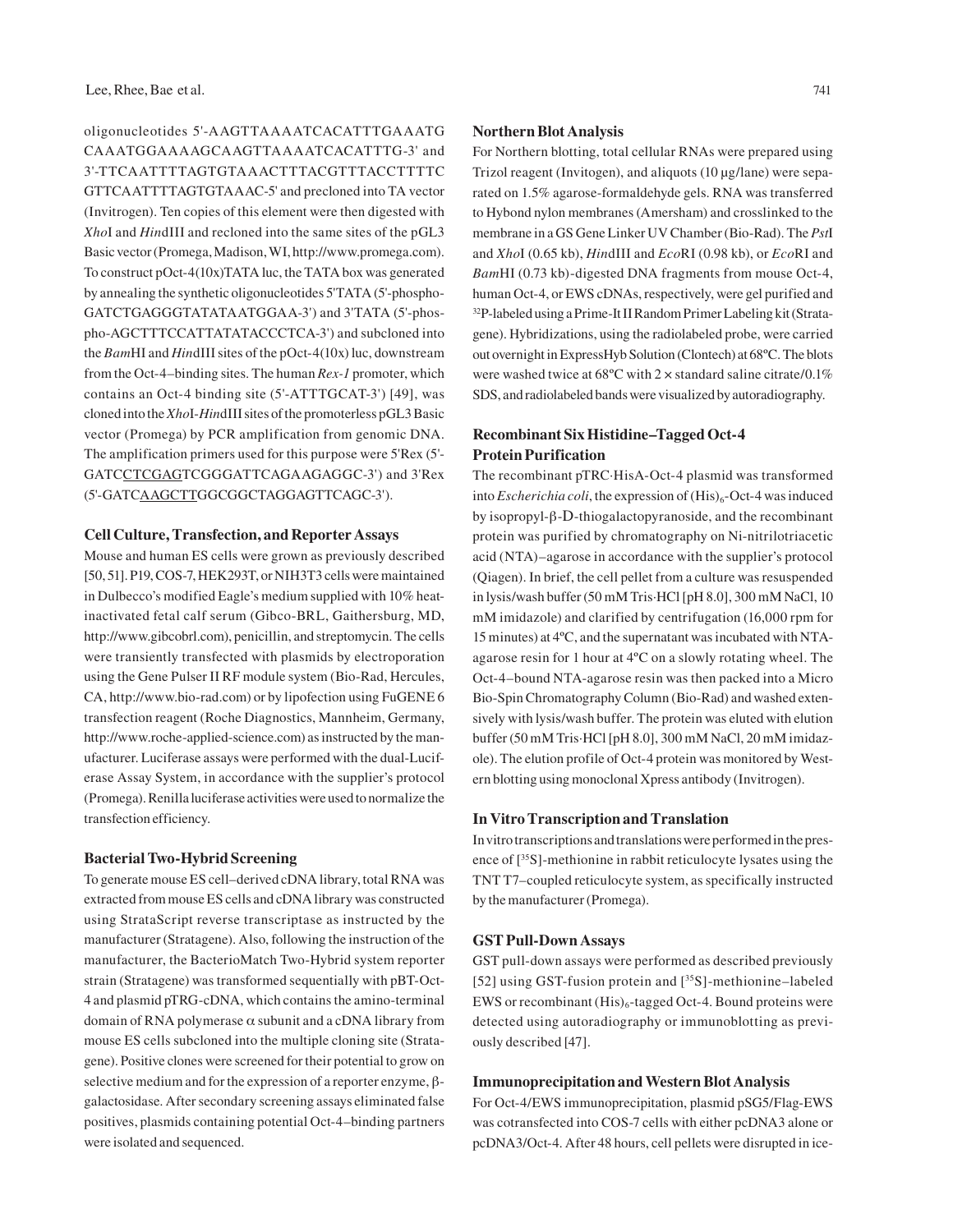cold NP-40 lysis buffer (50 mM Tris-HCl, pH 8.0, 150 mM NaCl, 1 mM EDTA, 1% NP-40, 1 × complete protease inhibitor cocktail solution [Roche Diagnostics]) on ice for 30 minutes. Supernatants were then collected by centrifugation at 16,000*g* for 15 minutes at 4ºC and incubated for 1 hour with monoclonal antibody directed against Oct-4 (C-10, Santa Cruz Biotechnology, Santa Cruz, CA, http://www.scbt.com). Complex precipitated with protein G-Sepharose (Pierce, Rockford, IL, http://www.piercenet.com) was washed four times with ice-cold NP-40 lysis buffer. The immunoprecipitated proteins were eluted in SDS loading buffer (62.5 mM Tris·HCl [pH 6.9], 10% glycerol, 2% SDS, 5% β-mercaptoethanol), separated on 8% SDS-polyacrylamide gel, and transferred to polyvinylidene difluoride (PVDF) membrane. EWS was detected by immunoblotting using M2 anti-Flag monoclonal antibody (Sigma, St. Louis, http://www.sigmaaldrich.com), whereas Oct-4 was detected with the same antibody as described above. Detection was performed by chemiluminescence using Western Lightening (PerkinElmer Life Sciences, Boston, http://www.perkinelmer.com). Coimmunoprecipitation experiments of Oct-4 and EWS in P19 cells were performed as described in earlier reports [53, 54].

## **Subcellular Localization Experiment**

COS-7 cells were plated on glass coverslips and transfected with the respective DNA plasmids using FuGENE 6 following the manufacturer's instructions. After 48 hours of transfection, the cells were washed in phosphate-buffered saline (PBS) and fixed for 10 minutes at –20ºC in a mixture of acetone and methanol (1:1, vol/vol). The coverslips were mounted with 50% glycerol/PBS. Green or red fluorescence was detected under a fluorescence microscope (IX51, Olympus, Tokyo, http://www.oylmpus.com) equipped with a CoolSNAP digital camera (Olympus).

## **Results**

## **Identification of EWS as an Oct-4–Interacting Partner**

Bacterial two-hybrid screening [55] was performed to identify protein molecules interacting with Oct-4. Because Oct-4 is exclusively found in totipotent embryonic cells and mouse germ cells [51, 56], mouse ES cells were chosen to generate a cDNA expression library. A pBT–Oct-4 fusion was constructed and used as bait for bacterial two-hybrid screen. Among approximately one million recombinant clones that were screened, we identified five interesting clones as the Oct-4–binding partners. In addition, through nucleotide sequence determination and comparison with GenBank and SwissProt databases, we found that one clone contained the cDNA sequence of EWS, which is a putative RNA-binding protein and proto-oncogene [37, 39]. Interestingly, it has been reported recently that EWS associates with a transcriptional coactivator, CBP, and the hypophosphorylated form of RNA polymerase II, suggesting that EWS may be a transcriptional coactivator [44, 45].

As depicted in Figure 1A, the kanamycin-resistant reporter strain for the bacterial two-hybrid system was transformed with a series of plasmids containing Oct-4, EWS, or appropriate controls. All bacterial reporter cells harboring both pBT fusions (chloramphenicol-resistant) and pTRG fusions (tetracyclineresistant) were able to grow on Lurina-Bertani (LB) medium containing kanamycin (+Kan), chloramphenicol (+Chl), and tetracycline (+Tet), indicating that both plasmids are present (Fig. 1B). However, apart from the LGF2-Gal11 interaction, which serves as a positive control, we found that only the expression of both pBT–Oct-4 and pTRG-EWS in bacterial reporter cell line allowed growth on +Kan/+Chl/+Tet LB plates containing 0.47 or 0.59 mM carbenicillin, indicating a physical interaction between Oct-4 and EWS (Figs. 1C, 1D).



**Figure 1.** Interaction between Oct-4 and Ewing's sarcoma protein (EWS) in the bacterial two-hybrid system. **(A):** Schematic diagram of bacterial reporter cells transformed with the indicated plasmid set. Bacterial reporter cells were cotransformed with the indicated plasmids as shown and plated onto the corresponding sectors. The bait vector, pBT, encodes the full-length bacteriophage cI protein under the control of the *lac*UV5 promoter. The pBT-Oct-4 encodes a fusion of bacteriophage λcI and Oct-4. The target plasmid, pTRG, contains the amino-terminal domain of RNA polymerase α-subunit. pTRG-EWS indicates the pTRG cDNA clone obtained from screening, which encodes a fusion protein of RNA polymerase α-subunit and EWS. **(B–D):** Growth of bacterial reporter cells harboring the plasmids shown in **(A)**. Cells were visualized after 16 hours of incubation at 37ºC on +Kan/+Chl/+Tet selective medium **(B)**  lacking carbenicillin and **(C)** containing 0.47 mM or **(D)** 0.59 mM carbenicillin, respectively. Bacterial reporter cells cotransformed with the indicated plasmids were plated onto +Kan/+Chl/+Tet plates to verify expression of both bait (chloramphenicol-resistant, Chrr ) and prey (tetracycline-resistant, Tetr ) plasmids in reporter cells (kanamycin-resistant, Kanr ) or onto +Kan/+Chl/+Tet/+Carb plates for examining the interaction between bait and prey proteins. Bacterial reporter cells were transformed with indicated plasmids, and individual Kanr Chlr Tetr transformants were spotted on +Kan/ +Chl/+Tet selective culture plates containing 0, 0.47, or 0.59 mM carbenicillin, respectively. pBT-LGF2 and pTRG-Gal11 plasmids were used as a positive control.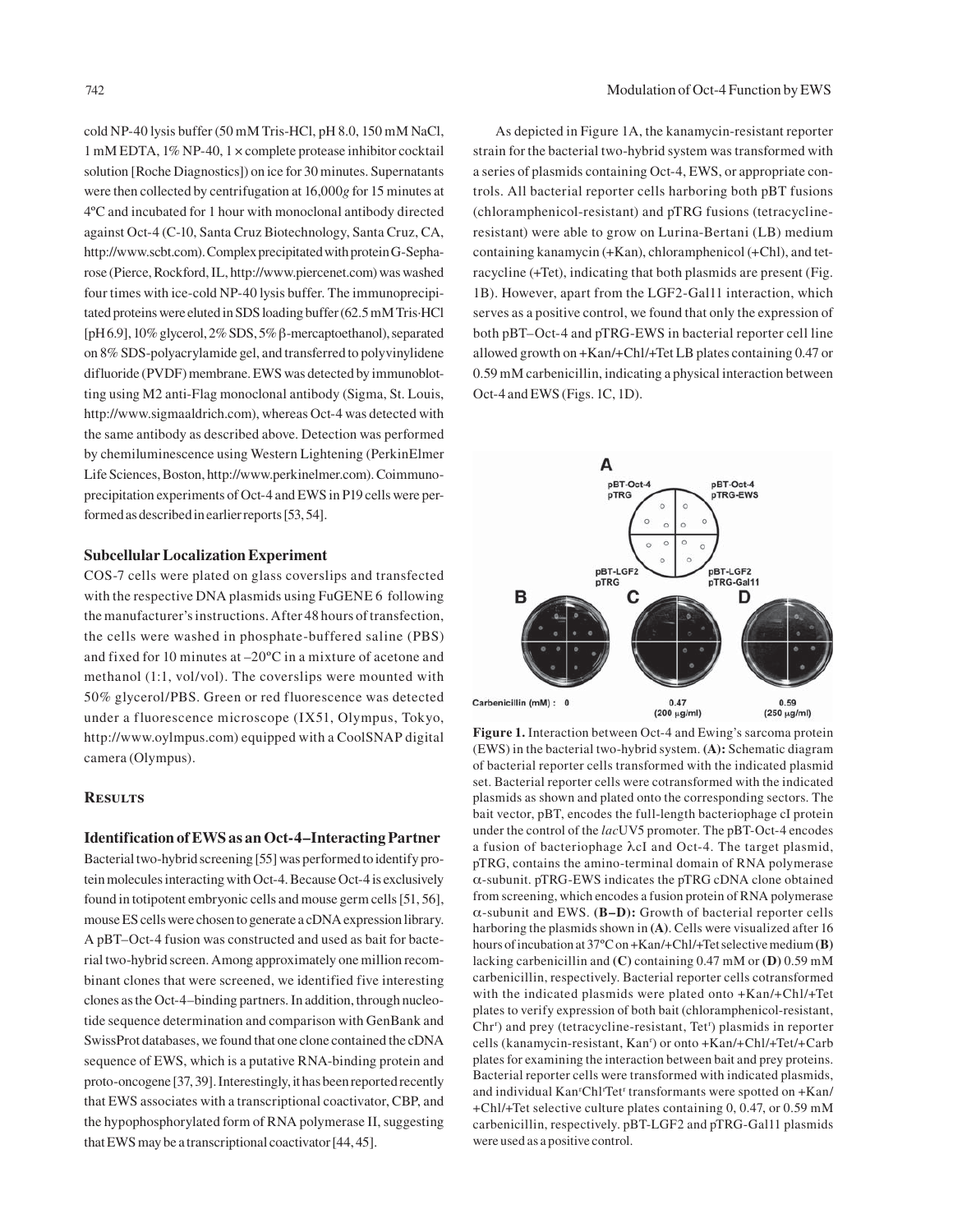## **Coexpression of Oct-4 and EWS in Mouse and Human ES Cells and Mouse Embryonal Carcinoma Cells**

It has been reported that the *Oct-4* gene is expressed in ES cells and germ cells of the mouse embryo [1-6]. Interestingly, cells that differentiate into somatic tissues lose Oct-4 expression. However, it remains unknown as to whether EWS is expressed in ES or embryonal carcinoma (EC) cells, although it was reported to be ubiquitously expressed in several mouse tissues investigated [57]. Thus, to determine the expression pattern of these two mRNAs, Oct-4 and EWS transcripts were investigated by Northern blot analysis of total RNA from six different cell lines, including human and mouse ES cells. As reported previously [34, 58, 59], Oct-4 expression was detected in mouse and human ES cells and mouse EC cells but not in COS-7, HEK293T, and NIH3T3 cell lines (Fig. 2, two upper panels).

The expression profile of EWS in these same cell lines was assessed by Northern blotting (Fig. 2, third panel). The *EWS* gene is expressed in all cell lines investigated, including ES and EC cells. These results clearly show that Oct-4 and EWS are expressed in ES and EC cells. As a control for RNA loading, ethidium bromide staining of 28S rRNA indicated relatively equal amounts of total RNA present from the different cell lines analyzed (Fig. 2, lower gel).



**Figure 2.** Northern blot analysis of Oct-4 and EWS mRNA in mouse and human cells. Human ES (lane 1), mouse ES (lane 2), P19 mouse EC (lane 3), COS-7 (lane 4), HEK293T (lane 5), or NIH3T3 (lane 6) cells were harvested to be used for preparing total RNA. Total RNA was fractionated on a 6% formaldehyde–1.5% agarose gel, transferred to a nylon membrane, and probed with mouse Oct-4 (upper panel), human Oct-4 (second panel), or EWS (third panel) cDNAs, respectively, as described in Materials and Methods. The EtBr staining of the agarose gel used for the Northern blotting is shown to demonstrate that equal amounts of total RNA were loaded in each lane (lower panel). Arrows indicate the position of migration of the respective RNAs. Abbreviations: EC, embryonal carcinoma; ES, embryonic stem; EtBr, ethidium bromide; EWS, Ewing's sarcoma protein.

## **Oct-4 Interacts with EWS In Vitro and In Vivo**

To further define the specificity of the Oct-4/EWS interaction identified in the bacterial two-hybrid screen, we performed in vitro GST pull-down assays (Fig. 3A). Bacterially expressed GST or GST–Oct-4 fusion proteins immobilized on glutathione-Sepharose beads were mixed with in vitro–produced [<sup>35</sup>S]-methionine–labeled EWS protein. After extensive washing, the bound proteins were analyzed by 8% SDS-PAGE and autoradiography. As shown in Figure 3A, approximately 10% of input EWS protein was specifically retained on the Oct-4–conjugated Sepharose beads. Because EWS did not bind to GST alone (Fig. 3A, lane 2), the interaction was considered to be specific.

The interaction between Oct-4 and EWS was also investigated using cell lysates and recombinant proteins to confirm whether the recombinant proteins generated in bacteria or synthesized by in vitro transcription/translation could still interact with the endogenous partner. Failure to reproduce this interaction in this system could indicate that the recombinant proteins are nonfunctional or require post-translational modification of interaction. Cell extract was prepared from P19 EC cell line and incubated with either GST-fusion Oct-4 (Fig. 3B, top panel) or EWS (bottom panel). After extensive washing of the beads, the bound proteins were eluted with sample buffer, separated by SDS-polyacrylamide gel electrophoresis, transferred to PVDF membrane, and probed with anti-sera to EWS. GST–Oct-4 beads, but not control GST beads, efficiently retained endogenous EWS (Fig. 3B, top panel). In the reciprocal experiment, the GST-EWS fusion protein was also able to interact with endogenous Oct-4 (Fig. 3B, bottom panel). These results indicate that the proteins made in bacterial cells, synthesized by in vitro transcription/translation, and from cell lysates seem to be equivalent with respect to Oct-4–EWS interaction.

To determine whether the interaction between Oct-4 and EWS occurs in vivo, we performed immunoprecipitation experiments after transient transfection of COS-7 cells with expression vectors that expressed both proteins. Plasmid pcDNA3/Oct-4 or pcDNA3 was cotransfected with pSG5/Flag-EWS into COS-7 cells. Cells were lysed for 48 hours after the transfection and Oct-4 protein– immunoprecipitated with an  $\alpha$ -Oct-4 antibody (C-10, Santa Cruz Biotechnology). Immunoblotting was performed on eluents using an anti-Flag antibody (M2, Sigma) to detect the presence of EWS. EWS was found to specifically coprecipitate with Oct-4 (Fig. 3C, top panel). Probing for EWS (middle panel) or Oct-4 (lower panel) indicated the presence of the two proteins in the extracts from the transfected cells. To further examine whether endogenous Oct-4 and EWS associate in mammalian cells in vivo, immunoprecipitation experiments were also performed with cell extract from P19. Antibody against Oct-4 (C-10, Santa Cruz Biotechnology), and not control serum, coprecipitated EWS (Fig. 3D, top panel), whereas anti-EWS (C-19, Santa Cruz Biotechnology) coprecipitated Oct-4 (Fig. 3D, lower panel). These results suggest that Oct-4 and EWS can associate in vivo.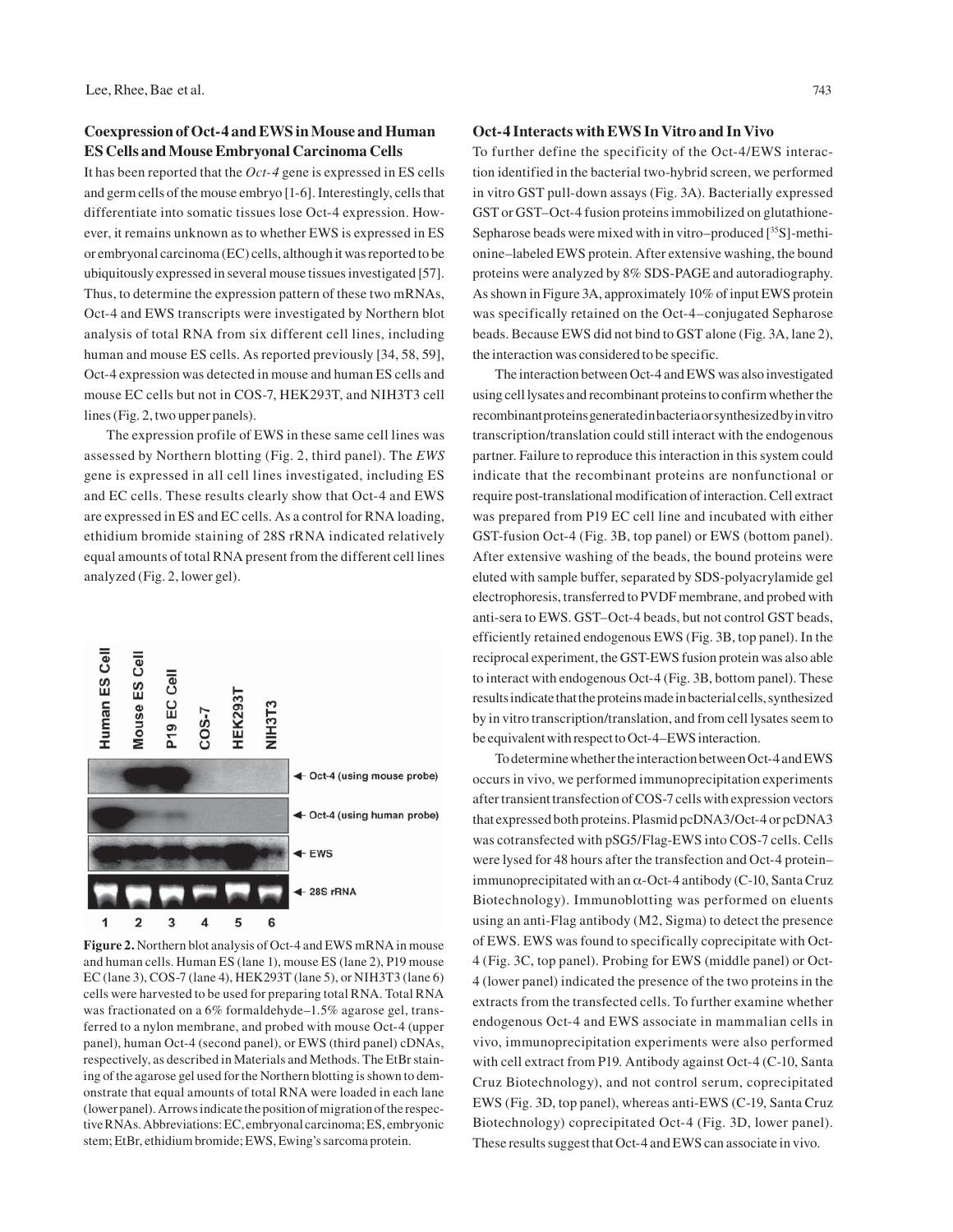

**Figure 3.** Interaction between Oct-4 and Ewing's sarcoma protein (EWS) in vitro and in vivo. **(A):** Association of Oct-4 with EWS in vitro. [35S] methionine–labeled EWS was incubated with GST alone or GST fusion protein containing full-length Oct-4. An aliquot of input (10%) and the pellet from GST alone or GST–Oct-4 pull-downs were analyzed on an 8% SDS-PAGE, and the bound EWS protein was visualized by fluorography. The presence of GST or GST-Oct-4 is indicated at the top of each lane. The positions of migration of the molecular weight markers are indicated to the left, and EWS is indicated by an arrow to the right. **(B):** Interactions of GST-Oct-4 or GST-EWS with in vivo expressed EWS or Oct-4 proteins. P19 cell lysate was incubated with either GST-Oct-4 (top panel) or GST-EWS (bottom panel). An aliquot of input (10%) and the pellets from either GST-Oct-4 or GST-EWS pull-downs were resolved on SDS-PAGE, and the bound proteins were detected by Western blot. The presence of GSTfusion proteins is indicated at the top of each lane. The positions of migration of the molecular weight markers are indicated to the left, and EWS or Oct-4 is indicated by arrows to the right. **(C):** Association of Oct-4 with EWS in vivo. Forty-eight hours after cotransfection of COS-7 cell lines with 10 μg of pSG5/Flag-EWS and either 10 μg of pcDNA3 or pcDNA3/Oct-4, cell extracts were prepared as described in Materials and Methods and immunoprecipitated with an α-Oct-4 antibody (C-10; Santa Cruz Biotechnology). After fractionation on 8% SDS-PAGE, the immunoprecipitates were analyzed to verify the presence of EWS protein by Western blotting using an α-Flag antibody (M2; Sigma). Lysates were also analyzed for EWS (middle) and Oct-4 (bottom) proteins by Western blotting. The positions of the molecular weight markers are indicated to the left, and the position of migration of EWS and Oct-4 are indicated by arrows to the right. **(D):** Coimmunoprecipitation of Oct-4 and EWS in P19 cell. P19 embryonic carcinoma cell lysates were immunoprecipitated with α-Oct-4 antibody (top panel) or α-EWS antibodies (bottom panel), resolved by SDS-PAGE, and probed with anti-EWS antibodies (C-19; Santa Cruz Biotechnology) or anti–Oct-4 antibody (C-10; Santa Cruz Biotechnology), respectively. The positions of the molecular weight markers are indicated to the left, and the position of migration of EWS and Oct-4 are indicated by arrows to the right. **(E):** The interaction between Oct-4 and EWS is direct. Bacterially produced (His)<sub>6</sub>-tagged Oct-4 protein was incubated with bacterially produced GST alone or GST-EWS at 4ºC for 1 hour. After extensive washing, bound Oct-4 protein was assessed by 15% SDS-PAGE and Western blot analysis with an  $\alpha$ -Xpress antibody (Clontech). The positions of the migration of the molecular weight markers are indicated to the left, and six histidine–tagged Oct-4 is indicated by an arrow to the right. Abbreviations: Ab, antibody; IB, immunoblot; IP, immunoprecipitation.

However, neither the in vivo interaction in bacterial (Fig. 1) or mammalian cells (Figs. 3C, 3D) nor the GST pull-down assay using in vitro–translated EWS protein (Fig. 3A) rules out the possibility that the observed interaction may occur through an intermediate bridging partner. Therefore, to address this, Oct-4 was expressed as a six histidine–containing fusion protein in *E. coli* and purified by Ni+2-NTA agarose resin. A GST pull-down assay was then performed using recombinant  $(His)_{6}$ -Oct-4 with GST or GST-EWS fusion proteins, which had also been produced in *E. coli*. After extensive washing, the amount of Oct-4 retained was determined by SDS-PAGE and Western blotting with an  $\alpha$ -Xpress antibody (Clontech). As shown in Figure 3E, bacterially produced GST-EWS protein interacts with recombinant Oct-4, suggesting that the Oct-4-EWS interaction does not require an adaptor protein.

# **The POU Domain of Oct-4 Is Involved in EWS Interaction**

To define the minimal region within Oct-4 required for binding to EWS, in vitro binding experiments were performed with truncation forms of Oct-4 functional domains. The structure of the

Oct-4 deletion mutants used in the study is shown schematically in Figure 4A. First, we performed GST pull-down assays using in vitro translated [35S]-methionine–labeled EWS protein, together with deletion mutant Oct-4 fusion proteins. As shown in Figure 4B, EWS bound to GST-Oct-4 (POU) but did not interact with GST-Oct-4 (NTD) or GST-Oct-4 (CTD). The GST-Oct-4 (POU) showed similar binding affinity with full-length Oct-4 protein, indicating that the POU domain of Oct-4 contains the domains responsible for EWS interaction (J.L. and J.K., unpublished data). The same amounts of GST fusion proteins were used in these assays, as confirmed by fractionation on 15% SDS-PAGE (J.L. and J.K., data not shown).

## **EWS Contains at Least Three Independent Oct-4– Interacting Motifs**

The *EWS* gene contains an open reading frame of 1,968 bp and encodes a protein of 656 amino acids [37, 39]. On the basis of homology features of the primary amino acid sequence, the EWS coding region can be divided into three different domains, namely N-terminal domain (NTD), RNA recognition motif (RRM), and glycine,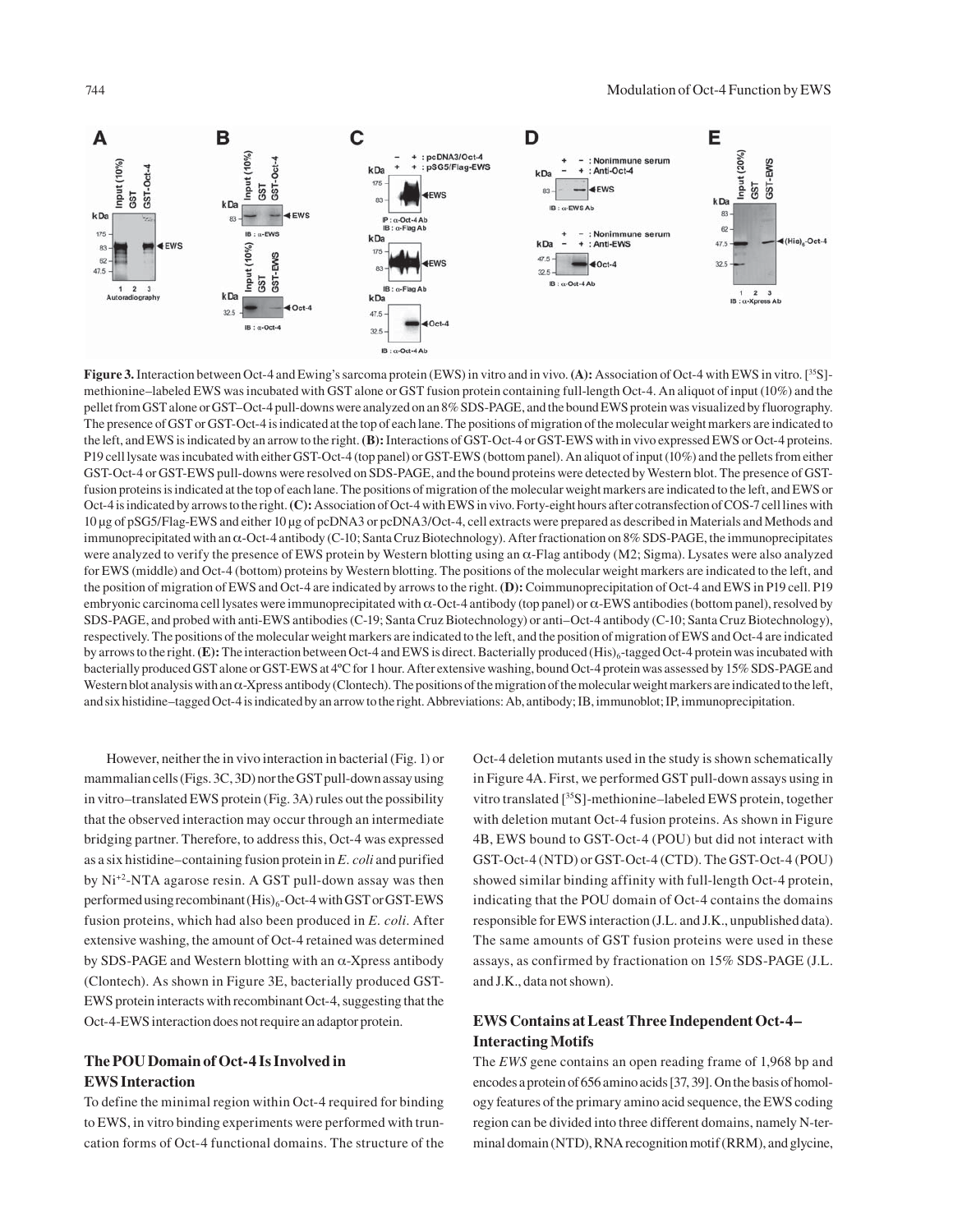arginine, and proline-rich (GRP-rich) motifs I, II, and III (Fig. 5A). To delineate the amino acids in EWS responsible for the interaction with Oct-4, we fused EWS (NTD) (amino acids 1 through 295), EWS (1-35) (amino acids 1 through 35), EWS (70-163) (amino acids 70 through 163), EWS (192-265) (amino acids 192 through 265), EWS (GRP I) (amino acids 290 through 350), EWS (RRM) (amino acids 352 through 463), or EWS (GRP II and III) (amino acids 441 through 656) to GST. These truncation mutants were then individually expressed as GST fusion proteins in *E. coli* and coupled to glutathione-Sepharose beads. After incubation with recombinant  $His<sub>6</sub>$ tagged Oct-4 protein and after extensive washing, we found that four GST fusions containing the NTD (70-163), GRP I, and GRP II and III domains specifically retained Oct-4 protein (Fig. 5B), whereas Oct-4 did not interact with GST alone (Fig. 5B, lane 2), GST-EWS (1-35) (lane 4), or GST-EWS (RRM) (lane 8). This result suggests that EWS has at least three sites (amino acids 70 through 163, GRP I, and GRP II and III) that can bind to Oct-4 independently.



**Figure 4.** Mapping Ewing's sarcoma protein (EWS)–interacting motif on Oct-4. **(A):** Schematic diagram of the Oct-4 cDNA fragments fused in-frame to the GST gene in pGEX vector. Numbers refer to the amino acid residues, and the + symbol to the right indicates the ability to bind to EWS. **(B):** Strong binding affinity of Oct-4 POU domain to EWS. Proteins from *Escherichia coli* that expressed recombinant pGEX vectors encoding the various GST-Oct-4 fragments were incubated with [35S]-methionine–labeled in vitro translated EWS protein. After GST pull-down assays, the bound proteins were eluted with SDS loading buffer and analyzed by 8% SDS-PAGE. The positions of molecular weight markers are indicated on the left, and the position of EWS is indicated on the right.

#### **Colocalization of Oct-4 and EWS in the Nucleus**

The existence of an Oct-4–EWS complex was further confirmed through the intracellular localization of Oct-4 and EWS in cotransfected COS-7 cells (Fig. 6A). For this purpose, we constructed plasmids expressing fluorescent DsRed or GFP fusion proteins of Oct-4 or EWS, respectively. A pDsRed1–Oct-4 construct that expresses DsRed–Oct-4 protein was transiently transfected into COS-7 cells, and subcellular localization of the protein was detected by fluorescent microscopy for red fluorescence. In transiently transfected cells, the DsRed-tagged Oct-4 protein was clearly localized to the nucleus (Figs. 6Aa, 6Ab). In addition, we transfected enhanced green fluorescent protein (EGFP) fusion EWS construct into the same cell lines to determine its intracellular localization using green fluorescence. As shown in



**Figure 5.** Involvement of three independent domains of Ewing's sarcoma protein (EWS) in the interaction of Oct-4. **(A):** Schematic diagram of the EWS cDNA fragments fused in-frame to the GST gene in pGEX vector. Numbers refer to the amino acid residues, and the + symbols to the right indicate the ability to bind to Oct-4. **(B):** Binding of Oct-4 to the EWS (70-163), GRP I, and GRP II and III domains. Recombinant six histidine–tagged Oct-4 protein was incubated with 2 μg of GST (lane 2), GST-EWS (NTD) (lane 3), GST-EWS (1-35) (lane 4), GST-EWS (70-163) (lane 5), GST-EWS (192-265) (lane 6), GST-EWS (GRP I) (lane 7), GST-EWS (RRM) (lane 8), or GST-EWS (GRP II and III) (lane 9) proteins bound to glutathione-Sepharose beads. An aliquot of the input (20%, lane 1) and the pellets (lanes 2 through 9) from GST pull-down assays were analyzed by 15% SDS-PAGE, and the bound Oct-4 proteins were detected by Western blot using  $\alpha$ -Xpress antibody (Clontech). The position of migration of Oct-4 is indicated by an arrow to the right. Abbreviations: Ab, antibody; IB, immunoblot.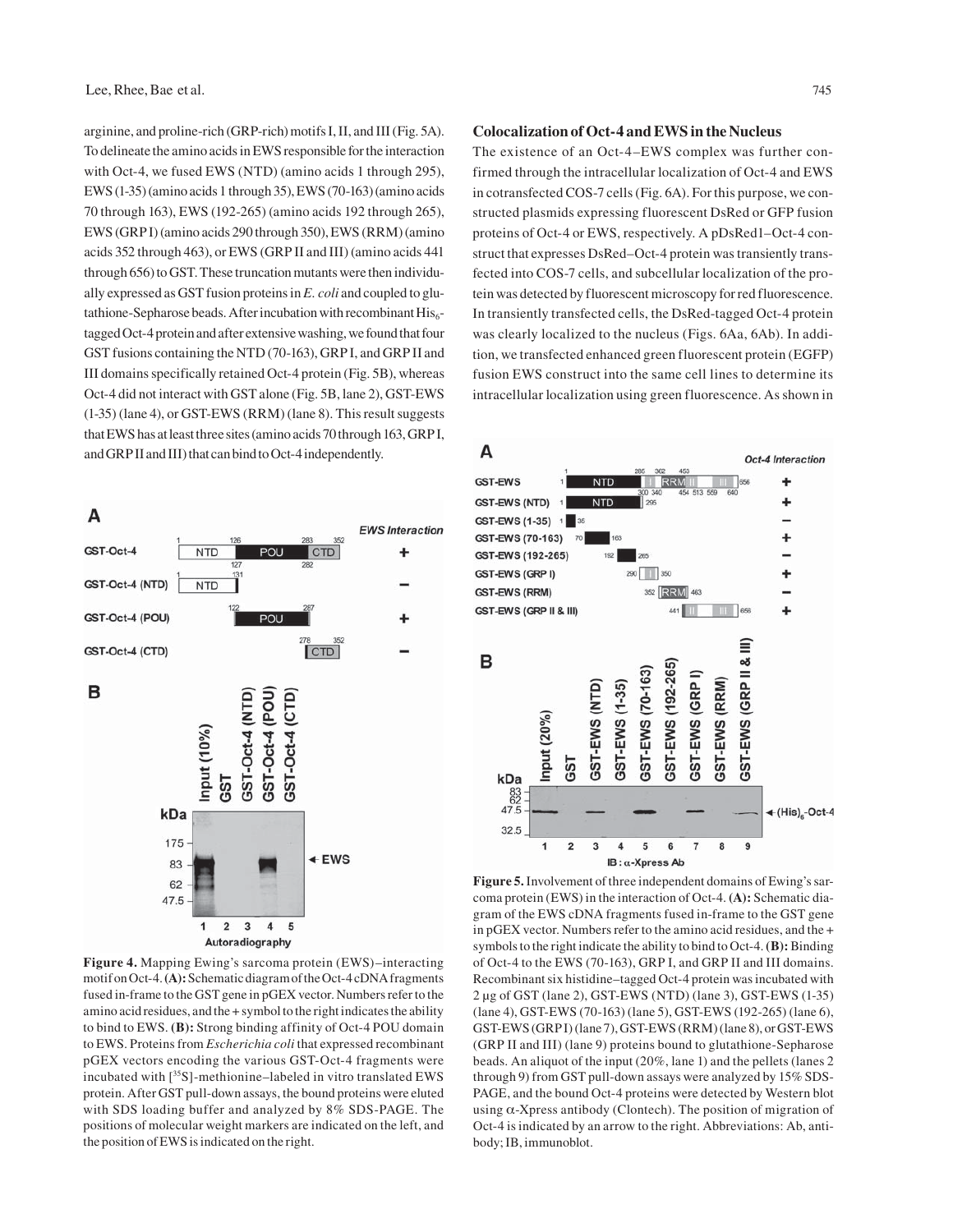Figures 6Ac and 6Ad, COS-7 cells transiently transfected with EGFP-tagged EWS also contained EWS protein to the nucleus. To further examine a possible colocalization of Oct-4 and EWS proteins, we analyzed the simultaneous expression of these constructs in cotransfected cells. Both DsRed-tagged Oct-4 and GFP-tagged EWS proteins were distributed in a more or less fine punctate pattern in the nucleus (Figs. 6Ae–6Ah). Although they displayed a very similar pattern, Oct-4 seemed to be more evenly distributed. The overlay image indicated that Oct-4 and EWS in the nucleoplasm partially overlapped (Fig. 6Ag).

To further validate these results and to eliminate any possibility that the overexpression of the proteins in the COS-7 cells may yield confounding results relative to their subcellular localizations, the colocalization of the endogenously expressed Oct-4 and EWS proteins was also determined by indirect immunofluorescence studies using α-Oct-4 (C-10, Santa Cruz Biotechnology) or α-EWS (C-19, Santa Cruz Biotechnology) antibodies. As shown in Figure 6B, both proteins are exclusively



**Figure 6.** Subcellular localization of Oct-4 and Ewing's sarcoma protein (EWS) in cells. **(A):** Colocalization of Oct-4 and EWS in the transiently transfected COS-7 cells. COS-7 cells grown on coverslips were transfected with mammalian expression vectors encoding DsRed-tagged Oct-4 and/or GFP-tagged EWS proteins. Subcellular distribution of single (a or c) or cotransfected (e–g) COS-7 cells was analyzed by fluorescent microscopy to detect red or green fluorescence. Merge image (g) is shown for colocalization. Expression constructs used (abbreviated on left side of panels) were pDsRed1–Oct-4 and pEGFP-EWS. **(B):** Subcellular distribution of endogenous Oct-4 and EWS in P19 cell. The P19 cells were fixed with an acetone/methanol mixture and incubated with primary antibodies for Oct-4 (C-10; Santa Cruz Biotechnology) or EWS (C-19; Santa Cruz Biotechnology). Subcellular distribution of Oct-4 (a) or EWS (b) was examined using a florescence microscope. Merge image (c) is shown for colocalization. Cell nuclei were stained with DAPI (d).

localized to the nucleus in P19 cells, suggesting that the nuclear localization of Oct-4 and EWS proteins was not affected by the nature of transient transfection or by the cell line studied. Therefore, we could conclude that Oct-4 and EWS proteins colocalize or are in close proximity in cells.

## **EWS Activates Oct-4–Mediated Transactivation**

Given the suggested physical association and colocalization between Oct-4 and EWS in vitro and in vivo*,* we investigated the potential functional consequence of the interaction between Oct-4 and EWS. For these assays, we constructed an Oct-4 reporter plasmid, pOct-4(10x)TATA luc, containing 10 copies of Oct-4– binding sites and a TATA box cloned upstream of the luciferase gene (Fig. 7A). The effect of EWS was examined on gene expression from this reporter plasmid by introducing pcDNA3–Oct-4 with or without pSG5-EWS in 293T cells. As shown in Figure 7A, Oct-4 activated gene expression from the pOct-4(10x)TATA luc reporter by 18-fold (lane 3). However, cotransfection with the EWS expression construct led to a 53-fold increase in reporter expression (~300% augmentation by the effect of EWS) (lane 4), with no significant effect on the basal transcription level (lane 2). Similarly, EWS augmented Oct-4–mediated gene expression from human *Rex-1* promoter containing one binding site for Oct-4 (Fig. 7B). These results strongly indicate that EWS potentiates Oct-4–mediated transactivation.

To further confirm that these effects of EWS were not the result of increased Oct-4 protein levels, cell extracts prepared from 293T cells transfected with Oct-4 expression plasmid in the presence or absence of EWS expression were examined by Western blotting (Fig. 7C). The EGFP expression plasmid served as an internal control for monitoring transfection efficiency (bottom panel). Fractionated cell extracts probed by anti–Oct-4 antibody demonstrated no increase in exogenously expressed Oct-4 protein (top panel).

To dissect how EWS activates Oct-4–mediated transcription, we created fusion proteins in which the GAL4 DNA-binding domain was fused to NTD (aa 1-295) or CTD (aa 290-656) domains of EWS, respectively (Fig. 7D). The pG5 luc reporter contains five GAL4 DNA-binding sites upstream of the TATA box and was used as a reporter in these experiments. An expression vector driving the synthesis of only the GAL4 DNA-binding domain, pcDNA3/GAL4, had no effect on the level of luciferase produced from pG5 luc when transfected into 293T cells (Fig. 7D, lane 1). Interestingly, pcDNA3/GAL4-EWS (1-295) strongly activated luciferase production from pG5 luc by 150-fold (lane 2), indicating that the NTD of EWS protein has intrinsic transcription activation property. On the other hand, EWS (290-656) (lane 3) was not a potent transactivator when fused to the DBD of GAL4. Furthermore, pcDNA3/EWS (1-295), which lacks a GAL4 DNAbinding domain, did not activate luciferase expression from pG5 luc (J.L. and J.K., data not shown). This suggests the need for the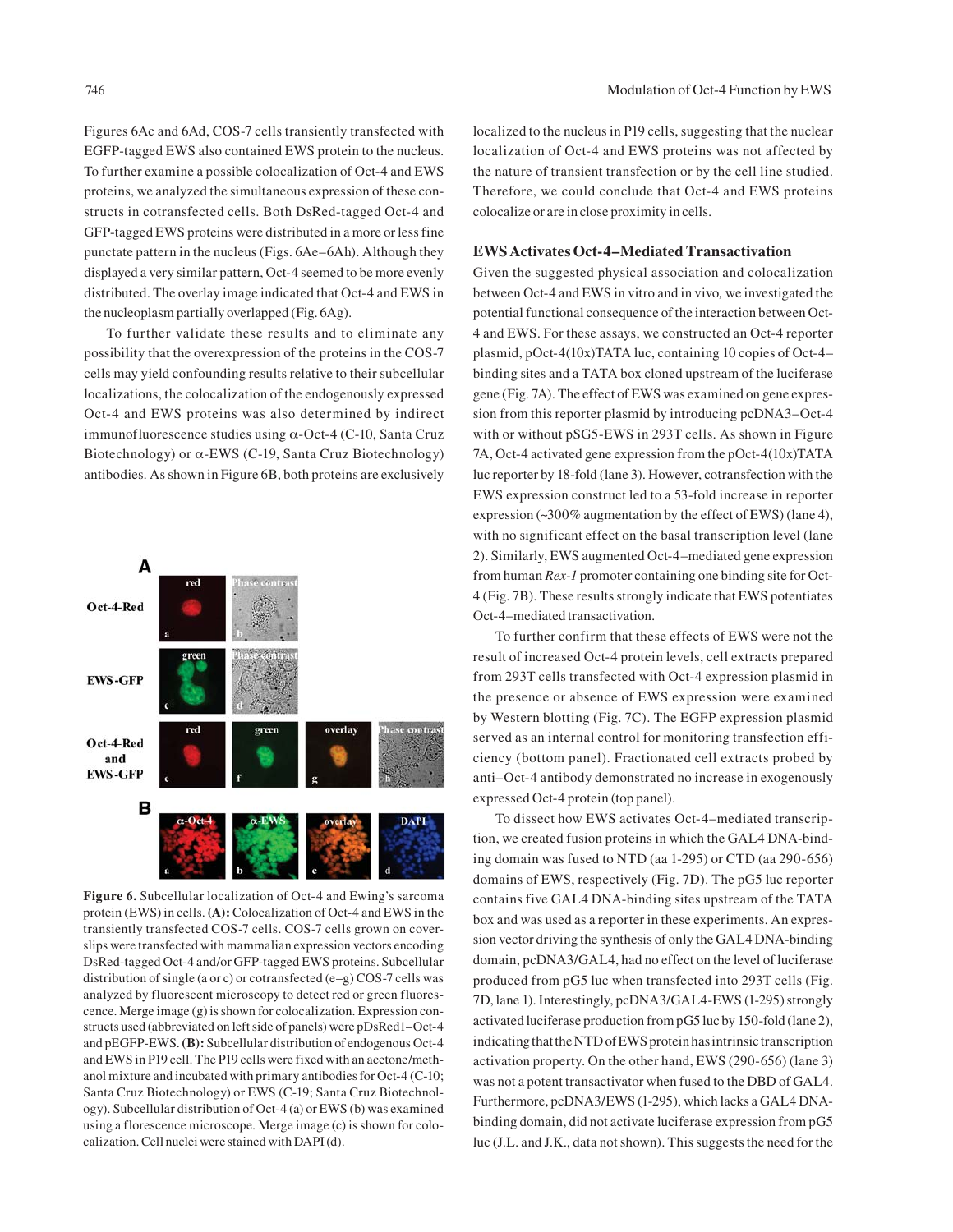NTD of EWS to bind to the reporter construct to achieve activation of transcription. These results demonstrate that the NTD of EWS is capable of activating transcription. In sum, these results



Figure 7. Functional influence of transactivation activity of Oct-4 by Ewing's sarcoma protein (EWS). **(A):** Stimulation of Oct-4–mediated transactivation by EWS.Schematic representation of reporter plasmid, pOct-4(10x)TATA luc, for Oct-4 is shown on top. The 10 copies of Oct-4 recognition sites are indicated by 10 solid bars, the TATA box is presented by a shaded box, and the luciferase gene is indicated by a solid box. Oct-4 0.25 μg (bars 3 and 4) or empty vector plasmid (bars 1 and 2) were cotransfected with 0.75 μg of empty vector (bars 1 and 3) or EWS expression plasmid (bars 2 and 4) into HEK293T cells. After 48 hours, the cells were harvested and luciferase assays were performed. The average of the two independent experiments is presented, and the error bars are shown. **(B):** Potentiation of the Oct-4–dependent *Rex-1* promoter activity by EWS. Schematic representation of human Rex-1 promoter reporter plasmid, pRex-1 luc, for Oct-4 is shown on top. This reporter plasmid contains genomic DNA sequence for human *Rex-1* from nucleotides –238 to +23. The human Rex-1 promoter region is indicated by a shaded box, whereas the luciferase gene is indicated by a solid box. Oct-4 4 μg (bars 3 and 4) or empty vector plasmid (bars 1 and 2) were cotransfected with 12 μg of empty vector (bars 1 and 3) or EWS expression plasmid (bars 2 and 4) into HEK293T cells. After 48 hours, the cells were harvested and luciferase assays were performed. The average of the two independent experiments is presented, and the error bars are shown. **(C):** Western blot analysis of Oct-4 levels in transfected cell extracts to confirm that an equal amount of the exogenous Oct-4 is expressed irrespective of EWS overexpression. HEK293T cells were transfected with expression plasmids for Oct-4 in combination with EWS. At 48 hours after transfection, the cells were harvested and extracted. A portion of each cell extract was separated by SDS-PAGE and immunoblotted with anti–Oct-4 (top panel), anti-EWS (middle panel), or anti-EGFP (bottom panel) antibodies as indicated. The pEGFP-N1 vector was included as a control to determine transfection efficiency. **(D):** Transactivation potential of EWS (1-295). The reporter plasmid, 5x Gal4 TATA luc, was cotransfected with the indicated EWS deletion mutants into HEK293T cells. Luciferase activity was expressed as fold activation relative to the basal level observed with the reporter plasmid and the GAL4 DNA-binding domain alone (lane 1). The average of two independent experiments is presented. Abbreviations: Ab, antibody; IB, immunoblot.

suggest that EWS specifically activates Oct-4–mediated transcriptional activation through its physical interaction with Oct-4.

## **Discussion**

In this study, we report that the transactivation properties of Oct-4 can be modulated by the EWS. The relation between embryonic genes and human cancer has drawn great interest, because there is interconnection among the processes of cell growth, differentiation, and tumorigenesis. It has been demonstrated that several genes responsible for developmental alterations have been incontrovertibly linked to human malignancy [60]. Furthermore, preimplantation of embryonic cells has been found to show similarity in phenotype to cancer cells. Interestingly, both types of cell undergo deprogramming to a proliferative stem cell state and become potentially immortal and invasive [60–62]. Although Oct-4 is normally expressed in germ cells and is required for maintaining their pluripotency, it can also promote tumorigenesis when expressed inappropriately in these same cells [23]. Recent studies suggest that Oct-4 plays a part in human cancer development, including testicular germ cell tumor and breast carcinoma [23, 24, 28–30]. At the cell level, introduction of Oct-4 into Swiss 3T3 cells has been found to cause their tumorigenic transformation and endows tumor formation in the nude mouse [23], indicating the possibility that aberrant activity of Oct-4 may contribute to the neoplastic process in vivo.

*Oct-4* encodes a POU transcription factor that is expressed by all pluripotent cells during embryogenesis and is also abundantly expressed by ES, embryonic germ, and EC cell lines [17, 56, 59, 63, 64]. Differentiation of totipotent cells to somatic lineages occurs at the blastocyst stage and during gastrulation, coinciding with Oct-4 downregulation. The unique *Oct-4* expression pattern in the mouse embryo led to the hypothesis on the totipotent cycle [65]. Consistent with this speculation, *Oct-4–*null embryos die at the time of implantation due to a failure to form the ICM [20]. These results demonstrate that Oct-4 is required for preventing somatic differentiation of the ICM and is important for maintaining the undifferentiated state during embryonic development. Despite the fact that Oct-4 function is critical for controlling totipotency of ES cells and promoting tumorigenesis in human tissues, there is still little known about the detailed molecular mechanisms and the proteins that regulate Oct-4 function.

Thus, in search of proteins that can regulate Oct-4 function, we set up a bacterial two-hybrid screening system [55]. Using a mouse ES cell cDNA library, five positive clones were isolated and further characterized by DNA sequencing. A BLAST search indicated that we isolated a cDNA encoding of EWS. EWS is a putative proto-oncogene [37], coactivator [44, 45], and RNAbinding protein [37] originally identified as a fusion protein with Fli-1 in Ewing's sarcoma [37] and later found in several additional malignancies in which its NTD is fused to the DNA-binding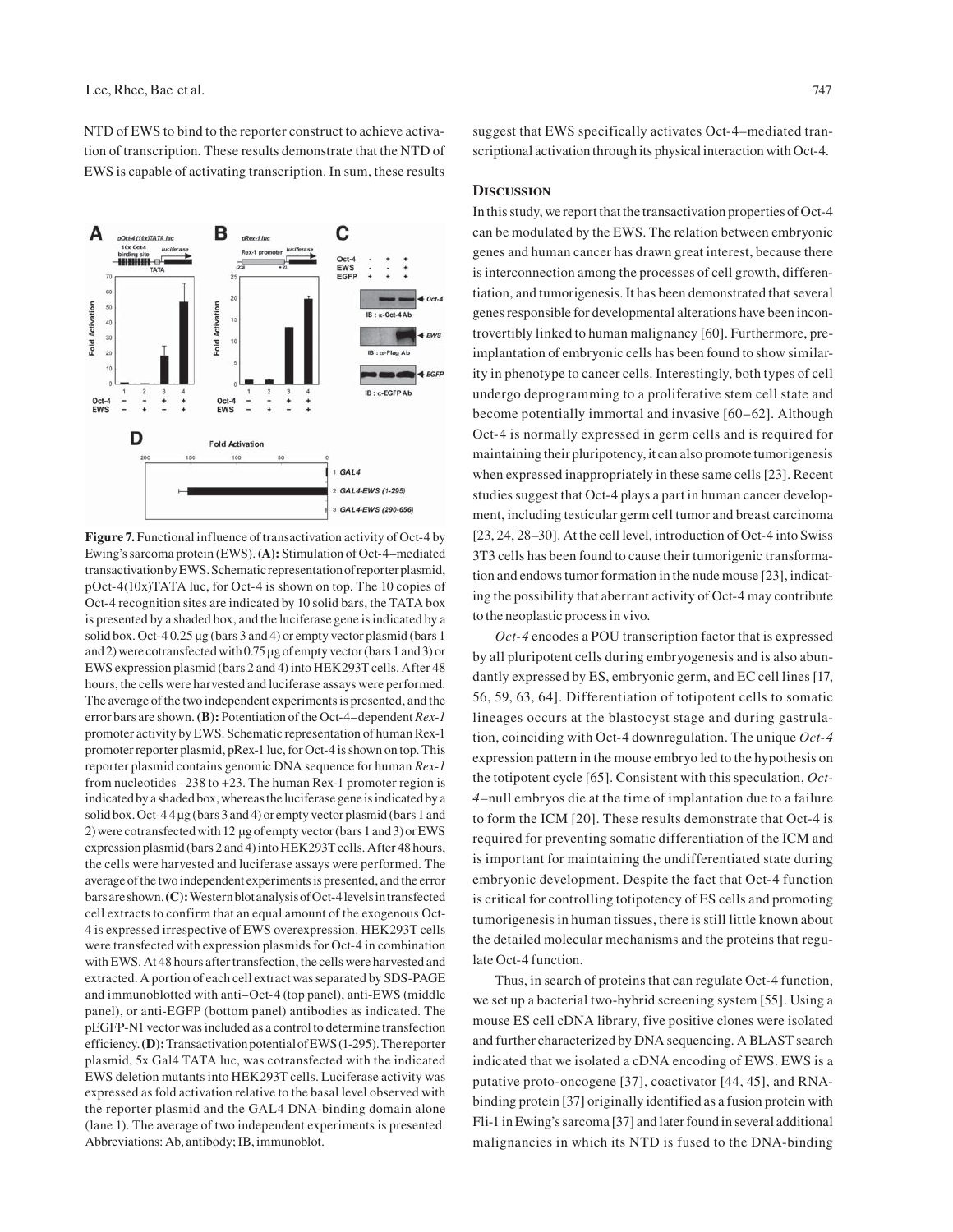domains of several DNA-binding proteins such as ERG, ETV1, E1A-F, FEV, WT1, ATF1, CHOP, and TEC [39]. The expression of both pBT–Oct-4 and pTRG-EWS in a bacterial two-hybrid system allowed growth on a +Kan/+Chl/+Tet LB plate containing carbenicillin, indicating a physical interaction between Oct-4 and EWS in bacterial cells (Fig. 1). In addition, several lines of evidence indicate that Oct-4 and EWS interact within the cell: *Oct-4* mRNA is coexpressed with *EWS* in self-renewal ES and EC cells that we have examined (Fig. 2); Oct-4 associates with EWS in vitro, indicating that they can interact directly (Figs. 3A, 3B, 3E); and Oct-4 colocalizes with EWS in the nucleus (Fig. 6) and can be immunoprecipitated with EWS in vivo (Figs. 3C, 3D), suggesting that the interaction between Oct-4 and EWS occurs under physiological conditions.

EWS shares an extensive sequence similarity with a subgroup of TLS and hTAF $_{II}$ 68, which are two human nuclear RNA-binding proto-oncoproteins that are products of genes commonly translocated in human sarcomas [39, 66]. These proteins have been found associated with TFIID complexes and copurified with the human RNA polymerase II, suggesting the involvement of transcriptional activation [66]. TFIID is a multiprotein complex composed of the TATA-binding protein (TBP) and TBP-associated factors ( $TAF_{II}s$ ) and is the factor that nucleates preinitiation complex formation on protein-coding genes [67]. The TAFs in TFIID are essential for activator-dependent transcription.

The EWS NTD shows unique structural features. It contains large numbers of tyrosine, glutamine, alanine, serine, threonine, glycine, and proline residues, some of which are organized in a repeated and degenerated peptide motif with a frequently occurring serine-tyrosine dipeptide (NSYGQQS) [37]. A database search revealed that it shares homology with the CTD of the large subunit of eukaryotic RNA polymerase II [37]. This subunit was efficiently phosphorylated on tyrosine residues by c-Abl tyrosine kinase, and the sites of phosphorylation were found to be within the CTD of the RNA polymerase II [68]. The consequence of this phosphorylation event on RNA polymerase II is to convert transcriptionally paused complexes into elongation-competent molecules [69]. Thus, it will be important to assess the tyrosine phosphorylation status of EWS by c-Abl in ES and EC cells or human testicular germ cell tumors, because it shares homology to the Cterminal region of eukaryotic RNA polymerase II [37] and EWS/ WT1, one of EWS-fusion forms, is also a target for c-Abl [52].

We have mapped the interacting domains and demonstrated that Oct-4 binds with the EWS through its POU domain (Fig. 4). Additionally, three independent regions in the EWS, encompassing amino acids 70 through 163 in the NTD, amino acids 290 through 350, and amino acids 441 through 656 in the CTD of EWS, seem important for binding to Oct-4 (Fig. 5). There are several possible models suggested by these data. One is that single EWS binds to three Oct-4 molecules. Another is that three binding sites of EWS have different binding affinities, and there may be a dynamic interaction with Oct-4 in which Oct-4 binds to one site, after which it is transferred to another site during the activation. Lastly, Oct-4–related molecules can bind to some of the other sites through the POU domain. However, additional experiments will be required to distinguish between these possibilities.

Because EWS does not have a DNA-binding motif or significant DNA-binding activity to specific gene promoters, it is suggested that EWS acts as a coactivator of transcription if it is recruited to the vicinity of the promoter. Thus, to confirm this speculation, we investigated the functional consequences of the interaction between Oct-4 and EWS in transient transfection assays. As shown in Figures 7A and 7B, ectopic expression of EWS stimulates Oct-4–dependent transcriptional activation. Association of the EWS to Oct-4, mediated by their binding domains, may stably tether EWS to DNA and increase the activity of intrinsic activation domains within EWS. EWS and/or Oct-4 and Oct-4 and DNA interactions could also lead to reciprocal conformation changes that expose latent activation domains within EWS.

However, unlike intensively studied coactivators, such as p300 and CBP [70–72], the precise transactivation mechanism of EWS as a coactivator has yet to be demonstrated. In light of characterization of other coactivator proteins, there are several possible models for EWS. First, EWS may promote Oct-4–mediated gene expression by bridging between Oct-4 and the basal transcription machinery. It has been recently reported that EWS associates with important factors for transcription, such as a basal transcription factor TFIID [41, 42], a transcriptional coactivator CBP [44, 45], and the hypophosphorylated RNA polymerase II form [44]. Second, EWS may recruit transcription machinery–modifying enzymes necessary for transcription initiation or elongation steps. Protein tyrosine kinase c-Abl efficiently phosphorylates on tyrosine residues of the C-terminal domain of eukaryotic RNA polymerase II [68], and the consequence of this phosphorylation event on RNA polymerase II is to convert transcriptionally paused complexes into elongation-competent molecules [69]. Interestingly, the NTD of EWS contains two putative c-Abl SH3 domain binding sites [52]. Third, EWS may act as an adaptor molecule linking gene transcription and mRNA processing by interacting with splicing factors. It has been reported that transcriptional and post-transcriptional processing are closely coupled events in vivo [73], and, based on the structural features, it is likely that EWS is most likely to become involved in mRNA synthesis and splicing. Consistent with this speculation, EWS also interacts with the several splicing factors SF1 [74], U1C [75], TARS-1/TRSR-2 translocation liposarcoma protein–associated serine-arginine protein [76], and Y-box protein-1 [77].

Transcriptional coactivator proteins operate at the end points of a variety of signal transduction pathways, thereby modulating specific gene expression programs involved in cell growth, differentiation, homeostasis, and viral pathogenesis [78, 79]. We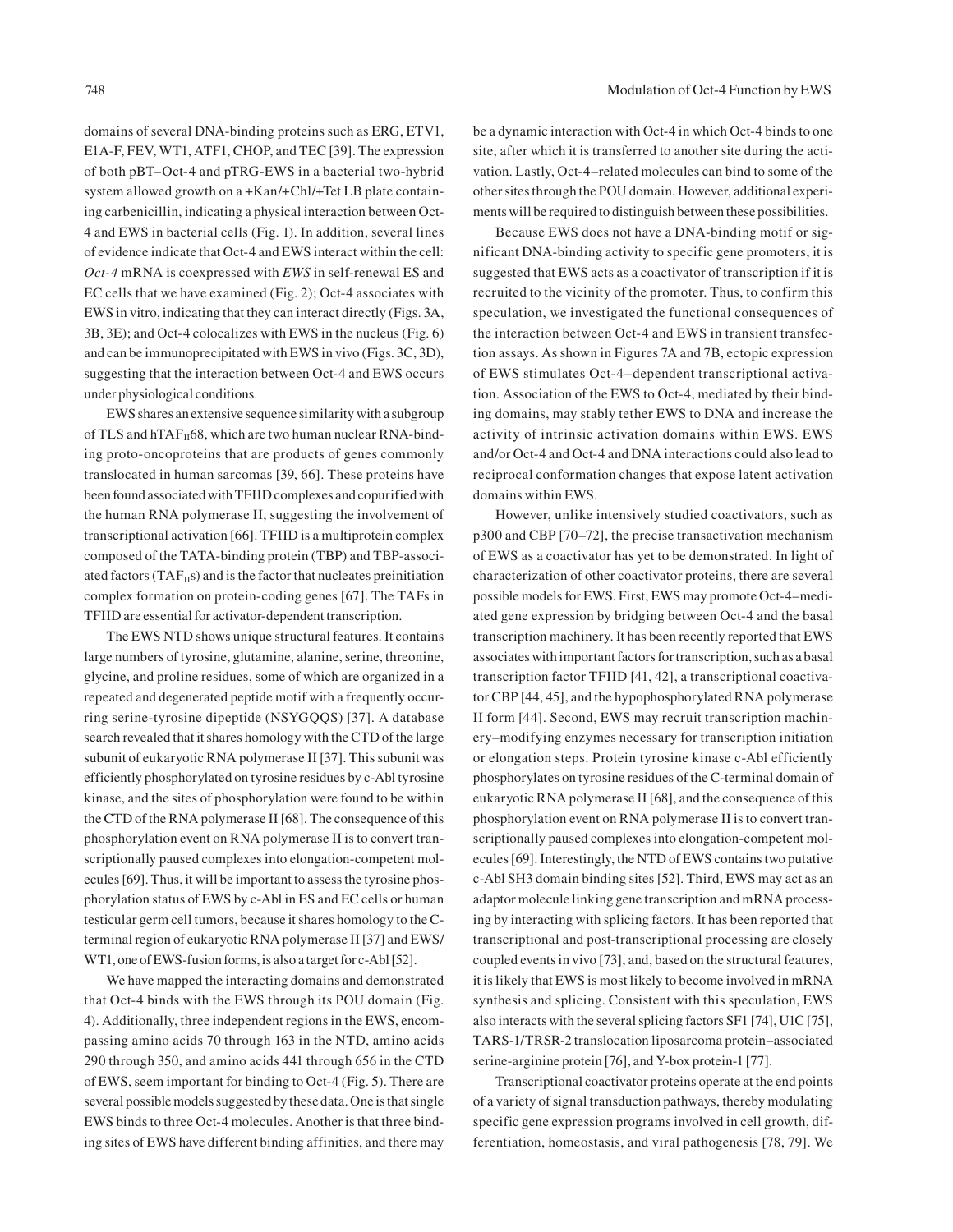have reported that EWS/WT1 associates with several signaling proteins, such as SH3 domains of v-Src, c-Abl, and Crk(N) and SH2 domains of v-Src, Grb2, Fyn, and GAP(N+C) [47]. Although it is not clear whether EWS itself interacts with signal-dependent transcription factors, the ability of EWS-fusion protein to interact with several cell-signaling molecules and to modulate its function by signaling proteins (47, 52) suggests that EWS may function as a signal integrator by coordinating complex signal transduction events at the transcriptional level. In fact, CBP and p300 have been proposed to mediate transcription induction via intrinsic and associated histone acetytransferase activities, which may facilitate binding of nuclear factors to their target sites by destabilizing promoter-bound nucleosomes [80]. Thus, it would be valuable to test whether EWS also has these types of activity.

In conclusion, the findings of this study provide additional evidence that Oct-4 function can be modulated by EWS. Oct-4 likely contributes to maintaining cells in an undifferentiated, plu-

#### **References**

- 1 Scholer HR, Dressler GR, Balling R et al. Oct-4: a germline-specific transcription factor mapping to the mouse t-complex. EMBO J 1990;9:2185– 2195.
- 2 Okamoto K, Okazawa H, Okuda A et al. A novel octamer binding transcription factor is differentially expressed in mouse embryonic cells. Cell 1990;60:461–472.
- 3 Rosner MH, Vigano MA, Ozato K et al. A POU-domain transcription factor in early stem cells and germ cells of the mammalian embryo. Nature 1990;345:686–692.
- 4 Goto T, Adjaye J, Rodeck CH et al. Identification of genes expressed in human primordial germ cells at the time of entry of the female germ line into meiosis. Mol Hum Reprod 1999;5:851–860.
- 5 Hansis C, Grifo JA, Krey LC. Oct-4 expression in inner cell mass and trophectoderm of human blastocysts. Mol Hum Reprod 2000;6:999– 1004.
- 6 Burdon T, Smith A, Savatier P. Signalling, cell cycle and pluripotency in embryonic stem cells. Trends Cell Biol 2002;12:432–438.
- Herr W, Cleary MA. The POU domain: versatility in transcriptional regulation by a flexible two-in-one DNA-binding domain. Genes Dev 1995;9:1679–1693.
- 8 Lamb KA, Rizzino A. Effects of differentiation on the transcriptional regulation of the FGF-4 gene: critical roles played by a distal enhancer. Mol Reprod Dev 1998;51:218–224.
- 9 Kraft HJ, Mosselman S, Smits HA et al*.* Oct-4 regulates alternative platelet-derived growth factor alpha receptor gene promoter in human embryonal carcinoma cells. J Biol Chem 1996;271:12873–12878.
- 10 Ambrosetti DC, Basilico C, Dailey L. Synergistic activation of the fibroblast growth factor 4 enhancer by Sox2 and Oct-3 depends on proteinprotein interactions facilitated by a specific spatial arrangement of factor binding sites. Mol Cell Biol 1997;17:6321–6329.
- 11 Vigano MA, Staudt LM. Transcriptional activation by Oct-3: evidence for a specific role of the POU-specific domain in mediating functional interaction with Oct-1. Nucleic Acids Res 1996;24:2112–2118.

ripotent, or totipotent state in two ways: by activating certain key genes [48, 81–83] and by silencing others [12, 14, 84]. This EWSmediated Oct-4 regulation may be a key mechanism that can stimulate cells of the ICM from expressing products that prevent differentiation toward the trophectoderm. In addition, it would be interesting to determine whether EWS can collaborate with Oct-4 to transform cells in human testicular germ cell tumor.

## **Acknowledgments**

This research was supported by a grant (SC2090) from the Stem Cell Research Center of the 21st Century Frontier Research Program funded by the Ministry of Science and Technology, Republic of Korea. J.K. is also supported by the Advanced Basic Research Laboratory Program (R14-2002-012-01002-0) of the KOSEF. We thank Dr. Jerry Pelletier for helpful comments and a critical reading of the manuscript and Dong Hwa Yang for help with luciferase assays.

- 12 Ezashi T, Ghosh D, Roberts RM. Repression of Ets-2-induced transactivation of the tau interferon promoter by Oct-4. Mol Cell Biol 2001;21:7883– 7891.
- 13 Liu L, Leaman D, Villalta M et al. Silencing of the gene for the alphasubunit of human chorionic gonadotropin by the embryonic transcription factor Oct-3/4. Mol Endocrinol 1997;11:1651–1658.
- 14 Liu L, Roberts RM. Silencing of the gene for the beta subunit of human chorionic gonadotropin by the embryonic transcription factor Oct-3/4. J Biol Chem 1996;271:16683–16689.
- 15 Pesce M, Scholer HR. Oct-4: gatekeeper in the beginnings of mammalian development. STEM CELLS 2001;19:271-278.
- 16 Ovitt CE, Scholer HR. The molecular biology of Oct-4 in the early mouse embryo. Mol Hum Reprod 1998;4:1021–1031.
- 17 Scholer HR, Ruppert S, Suzuki N et al. New type of POU domain in germ line-specific protein Oct-4. Nature 1990;344:435–439.
- 18 Yeom YI, Ha HS, Balling R et al. Structure, expression and chromosomal location of the Oct-4 gene. Mech Dev 1991;35:171–179.
- 19 Pesce M, Wang X, Wolgemuth DJ et al. Differential expression of the Oct-4 transcription factor during mouse germ cell differentiation. Mech Dev 1998;71:89–98.
- 20 Nichols J, Zevnik B, Anastassiadis K et al*.* Formation of pluripotent stem cells in the mammalian embryo depends on the POU transcription factor Oct4. Cell 1998;95:379–391.
- 21 Niwa H, Miyazaki J, Smith AG. Quantitative expression of Oct-3/4 defines differentiation, dedifferentiation or self-renewal of ES cells. Nat Genet 2000;24:372–376.
- 22 Abdel-Rahman B, Fiddler M, Rappolee D et al. Expression of transcription regulating genes in human preimplantation embryos. Hum Reprod 1995;10:2787–2792.
- 23 Gidekel S, Pizov G, Bergman Y et al. Oct-3/4 is a dose-dependent oncogenic fate determinant. Cancer Cell 2003;4:361–370.
- 24 Looijenga LH, Stoop H, de Leeuw HP et al. POU5F1 (OCT3/4) identifies cells with pluripotent potential in human germ cell tumors. Cancer Res 2003;63:2244–2250.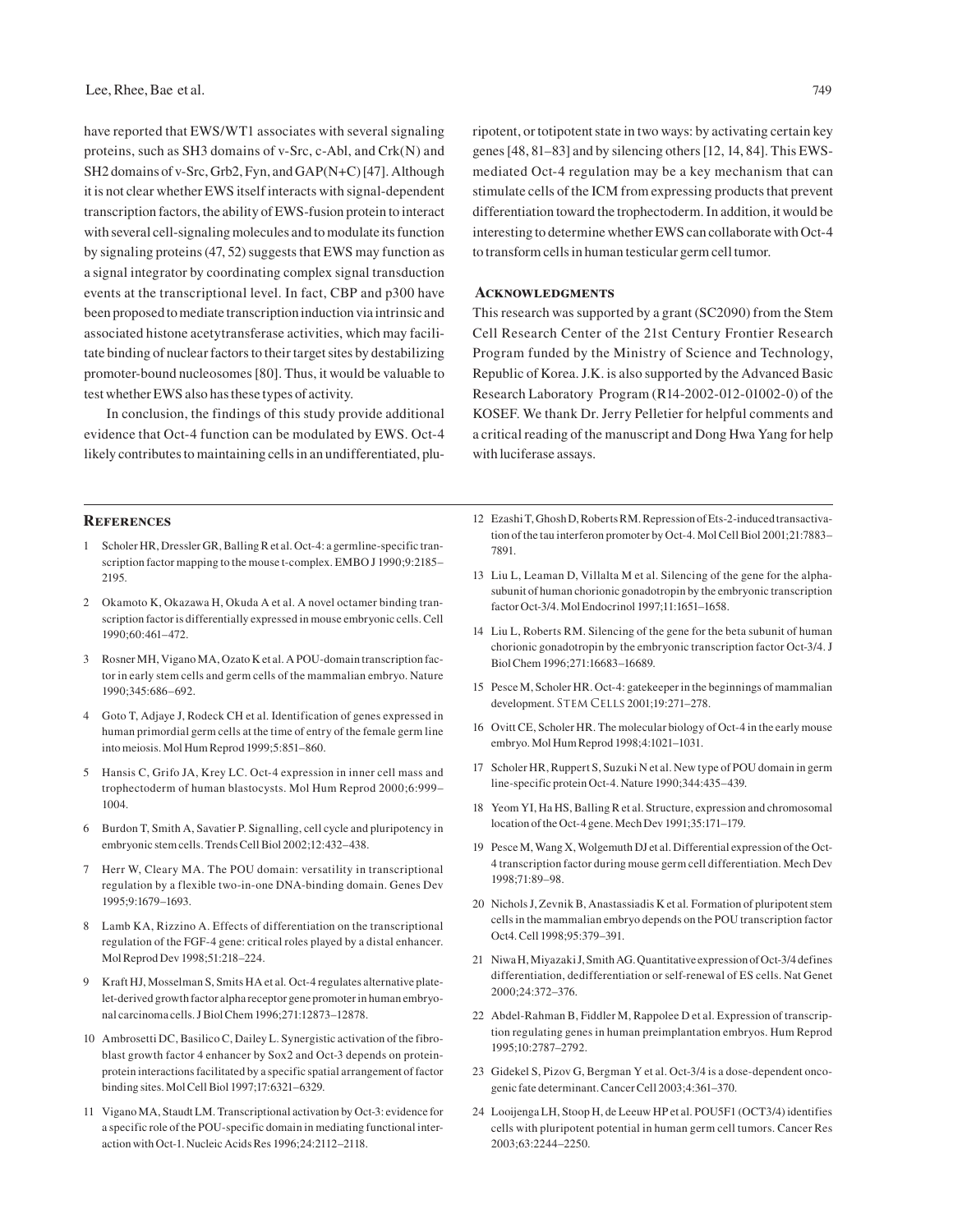#### 750 Modulation of Oct-4 Function by EWS

- 25 Hellerstedt BA, Pienta KJ. Germ cell tumors: review of selected studies from 2002. Curr Opin Oncol 2003;15:234–238.
- 26 Oliver RT. Germ cell cancer. Curr Opin Oncol 1999;11:236–241.
- 27 Palumbo C, van Roozendaal K, Gillis AJ et al. Expression of the PDGF alpha-receptor 1.5 kb transcript, OCT-4, and c-KIT in human normal and malignant tissues: implications for the early diagnosis of testicular germ cell tumours and for our understanding of regulatory mechanisms. J Pathol 2002;196:467–477.
- 28 Monk M, Holding C. Human embryonic genes re-expressed in cancer cells. Oncogene 2001;20:8085–8091.
- 29 Wang P, Branch DR, Bali Met al. The POU homeodomain protein OCT3 as a potential transcriptional activator for fibroblast growth factor-4 (FGF-4) in human breast cancer cells. Biochem J 2003;375(pt 1):199–205.
- 30 Jin T, Branch DR, Zhang X et al. Examination of POU homeobox gene expression in human breast cancer cells. Int J Cancer 1999;81:104–112.
- 31 Brehm A, Ohbo K, Scholer H. The carboxy-terminal transactivation domain of Oct-4 acquires cell specificity through the POU domain. Mol Cell Biol 1997;17:154–162.
- 32 Scholer HR. Octamania: the POU factors in murine development. Trends Genet 1991;7:323–329.
- 33 Okamoto K, Okazawa H, Okuda A et al. A novel octamer binding transcription factor is differentially expressed in mouse embryonic cells. Cell 1990;60:461–472.
- 34 Scholer HR, Balling R, Hatzopoulos AK et al. Octamer binding proteins confer transcriptional activity in early mouse embryogenesis. EMBO J 1989;8:2551–2557.
- 35 Scholer HR, Ciesiolka T, Gruss P. A nexus between Oct-4 and E1A: implications for gene regulation in embryonic stem cells. Cell 1991;66:291– 304.
- 36 Brehm A, Ohbo K, Zwerschke W et al. Synergism with germ line transcription factor Oct-4: viral oncoproteins share the ability to mimic a stem cell-specific activity. Mol Cell Biol 1999;19:2635–2643.
- 37 Delattre O, Zucman J, Plougastel B et al. Gene fusion with an ETS DNAbinding domain caused by chromosome translocation in human tumours. Nature 1992;359:162–165.
- 38 Ladanyi M. The emerging molecular genetics of sarcoma translocations. Diagn Mol Pathol 1995;4:162–173.
- 39 Kim J, Pelletier J. Molecular genetics of chromosome translocations involving EWS and related family members. Physiol Genomics 1999;1:127–138.
- 40 Arvand A, Denny CT. Biology of EWS/ETS fusions in Ewing's family tumors. Oncogene 2001;20:5747–5754.
- 41 Bertolotti A, Melot T, Acker J et al. EWS, but not EWS-FLI-1, is associated with both TFIID and RNA polymerase II: interactions between two members of the TET family, EWS and hTAFII68, and subunits of TFIID and RNA polymerase II complexes. Mol Cell Biol 1998;18:1489–1497.
- 42 Petermann R, Mossier BM, Aryee DN et al. Oncogenic EWS-Fli1 interacts with hsRPB7, a subunit of human RNA polymerase II. Oncogene 1998;17:603–610.
- 43 Immanuel D, Zinszner H, Ron D. Association of SARFH (sarcoma-associated RNA-binding fly homolog) with regions of chromatin transcribed by RNA polymerase II. Mol Cell Biol 1995;15:4562–4571.
- 44 Araya N, Hirota K, Shimamoto Y et al. Cooperative interaction of EWS with CREB-binding protein selectively activates hepatocyte nuclear factor 4-mediated transcription. J Biol Chem 2003;278:5427–5432.
- 45 Rossow KL, Janknecht R. The Ewing's sarcoma gene product functions as a transcriptional activator. Cancer Res 2001;61:2690–2695.
- 46 Sambrook J, Russell DW. Molecular Cloning: A Laboratory Manual, 3rd Ed. New York: Cold Spring Harbor Laboratory Press, 2001.
- 47 Kim J, Lee JM, Branton PE et al. Modulation of EWS/WT1 activity by the v-Src protein tyrosine kinase. FEBS Lett 2000;474:121–128.
- 48 Botquin V, Hess H, Fuhrmann G et al. New POU dimer configuration mediates antagonistic control of an osteopontin preimplantation enhancer by Oct-4 and Sox-2. Genes Dev 1998;12:2073–2090.
- 49 Hosler BA, Rogers MB, Kozak CA et al. An octamer motif contributes to the expression of the retinoic acid-regulated zinc finger gene Rex-1 (Zfp-42) in F9 teratocarcinoma cells. Mol Cell Biol 1993;13:2919–2928.
- 50 Lee MH, Williams BO, Mulligan G et al. Targeted disruption of p107: functional overlap between p107 and Rb. Genes Dev 1996;10:1621–1632.
- 51 Park JH, Kim SJ, Oh EJ et al. Establishment and maintenance of human embryonic stem cells on STO, a permanently growing cell line. Biol Reprod 2003;69:2007–2014.
- 52 Kim J, Lee JM, Branton PE et al. Modification of EWS/WT1 functional properties by phosphorylation. Proc Natl Acad Sci U S A 1999;96:14300–14305.
- 53 Kim J, Lee K, Pelletier J. The desmoplastic small round cell tumor t(11;22) translocation produces EWS/WT1 isoforms with differing oncogenic properties. Oncogene 1998;16:1973–1979.
- 54 Lee HJ, Kim S, Pelletier J et al. Stimulation of hTAFII68 (NTD)-mediated transactivation by v-Src. FEBS Lett 2004;564:188–198.
- 55 Dove SL. Studying protein-protein interactions using a bacterial twohybrid system. Methods Mol Biol 2003;205:251–265.
- 56 Palmieri SL, Peter W, Hess H et al. Oct-4 transcription factor is differentially expressed in the mouse embryo during establishment of the first two extraembryonic cell lineages involved in implantation. Dev Biol 1994;166:259–267.
- 57 Aman P, Panagopoulos I, Lassen C et al. Expression patterns of the human sarcoma-associated genes FUS and EWS and the genomic structure of FUS. Genomics 1996;37:1–8.
- 58 Scholer HR, Hatzopoulos AK, Balling R et al. A family of octamer-specific proteins present during mouse embryogenesis: evidence for germline-specific expression of an Oct factor. EMBO J 1989;8:2543–2550.
- 59 Okamoto K, Okazawa H, Okuda A et al. A novel octamer binding transcription factor is differentially expressed in mouse embryonic cells. Cell 1990;60:461–472.
- 60 Calvo M, Artuch R, Macia E et al. Diagnostic approach to inborn errors of metabolism in an emergency unit. Pediatr Emerg Care 2000;16:405–408.
- 61 Fujimoto T, Miyayama Y, Fuyuta M. The origin, migration and fine morphology of human primordial germ cells. Anat Rec 1977;188:315–330.
- 62 Cillo C, Cantile M, Faiella A et al. Homeobox genes in normal and malignant cells. J Cell Physiol 2001;188:161–169.
- 63 Rosner MH, Vigano MA, Ozato K et al. A POU-domain transcription factor in early stem cells and germ cells of the mammalian embryo. Nature 1990;345:686–692.
- 64 Yeom YI, Fuhrmann G, Ovitt CE et al. Germline regulatory element of Oct-4 specific for the totipotent cycle of embryonal cells. Development 1996;122:881–894.
- 65 Pesce M, Gross MK, Scholer HR. In line with our ancestors: Oct-4 and the mammalian germ. Bioessays 1998;20:722–732.
- 66 Bertolotti A, Lutz Y, Heard DJ et al. hTAF(II)68, a novel RNA/ssDNAbinding protein with homology to the pro-oncoproteins TLS/FUS and